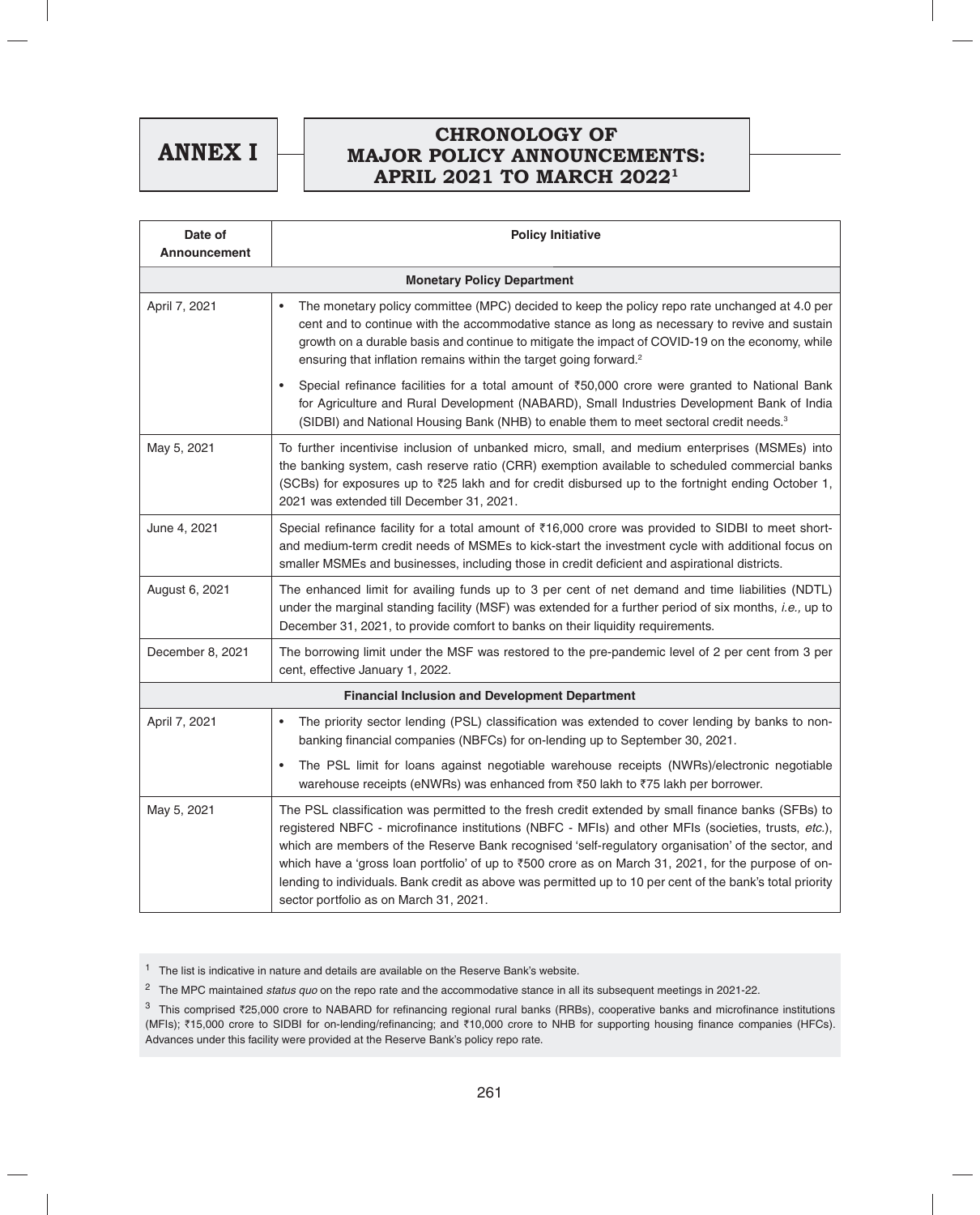| Date of<br><b>Announcement</b> | <b>Policy Initiative</b>                                                                                                                                                                                                                                                                                                                                                                                                                                                                                                                                                                                                                                                                                                                                                                                               |
|--------------------------------|------------------------------------------------------------------------------------------------------------------------------------------------------------------------------------------------------------------------------------------------------------------------------------------------------------------------------------------------------------------------------------------------------------------------------------------------------------------------------------------------------------------------------------------------------------------------------------------------------------------------------------------------------------------------------------------------------------------------------------------------------------------------------------------------------------------------|
| July 7, 2021                   | A new definition was provided for MSMEs. Further, retail and wholesale trade were included under the<br>definition of MSMEs for the limited purpose of priority sector lending and were allowed to be registered<br>on Udyam Portal.                                                                                                                                                                                                                                                                                                                                                                                                                                                                                                                                                                                   |
| August 9, 2021                 | The limit of collateral free loans to self-help groups (SHGs) under Deendayal Antyodaya Yojana -<br>National Rural Livelihoods Mission (DAY- NRLM) was enhanced from ₹10 lakh to ₹20 Lakh.                                                                                                                                                                                                                                                                                                                                                                                                                                                                                                                                                                                                                             |
| August 17, 2021                | A composite financial inclusion index (FI Index) was developed in consultation with the government<br>and respective sectoral regulators, to capture the extent of financial inclusion across the country.                                                                                                                                                                                                                                                                                                                                                                                                                                                                                                                                                                                                             |
| October 8, 2021                | In view of the increased traction observed in the delivery of credit to the underserved/unserved<br>segments of the economy, the PSL facility - banks' lending to NBFCs for on-lending - was further<br>extended till March 31, 2022.                                                                                                                                                                                                                                                                                                                                                                                                                                                                                                                                                                                  |
| February 18, 2022              | The validity of the existing Entrepreneurs Memorandum (EM) and Udyog Aadhaar Memorandum<br>(UAMs) of the MSMEs was extended up to March 31, 2022.                                                                                                                                                                                                                                                                                                                                                                                                                                                                                                                                                                                                                                                                      |
|                                | <b>Financial Markets Regulation Department</b>                                                                                                                                                                                                                                                                                                                                                                                                                                                                                                                                                                                                                                                                                                                                                                         |
| April 1, 2021                  | Directions on call, notice and term money markets were issued, allowing participants the flexibility<br>of setting their own lending limits in the call, notice and term money markets within extant prudential<br>regulatory norms.                                                                                                                                                                                                                                                                                                                                                                                                                                                                                                                                                                                   |
| May 31, 2021                   | Investment limit for foreign portfolio investors (FPIs) in government securities, under the medium-term<br>framework, for the financial year 2021-22, was notified.                                                                                                                                                                                                                                                                                                                                                                                                                                                                                                                                                                                                                                                    |
| June 4, 2021                   | Directions on certificates of deposit (CDs) were issued, allowing regional rural banks (RRBs) to<br>٠<br>issue CDs and banks to buyback CDs.                                                                                                                                                                                                                                                                                                                                                                                                                                                                                                                                                                                                                                                                           |
|                                | Authorised dealer (AD) category-I banks were permitted to lend to FPIs for placing margins with<br>$\bullet$<br>Clearing Corporation of India Limited (CCIL) for the settlement of transactions in government<br>securities within their credit risk management frameworks.                                                                                                                                                                                                                                                                                                                                                                                                                                                                                                                                            |
| June 7, 2021                   | FPIs/custodian banks were provided with an extended time window for reporting their government<br>securities transactions to Negotiated Dealing System-Order Matching (NDS-OM) platform.                                                                                                                                                                                                                                                                                                                                                                                                                                                                                                                                                                                                                               |
| June 25, 2021                  | The prudential borrowing limits for transactions in call, notice and term money markets were revised.                                                                                                                                                                                                                                                                                                                                                                                                                                                                                                                                                                                                                                                                                                                  |
| July 8, 2021                   | With a view to enabling an orderly, safe and sound transition from the London Interbank Offered<br>Rate (LIBOR) regime, the Reserve Bank regulated entities (REs) were advised to (i) cease entering<br>into new financial contracts that reference LIBOR and instead use any widely accepted alternative<br>reference rate (ARR) as soon as practicable and in any event by December 31, 2021; (ii) incorporate<br>provisions for fallbacks to ARRs in financial contracts that reference LIBOR and the maturity of which<br>falls after the cessation of the LIBOR setting; (iii) undertake a comprehensive review of all direct and<br>indirect LIBOR exposures and put in place a framework to mitigate risks arising from such exposures;<br>and (iv) continue efforts to sensitise clients about the transition. |
| September 16, 2021             | Directions for market-makers in over-the-counter (OTC) derivative products were revised for setting<br>robust standards of governance, risk management and assessment of customer suitability and<br>appropriateness in derivative business, in line with best international practices.                                                                                                                                                                                                                                                                                                                                                                                                                                                                                                                                |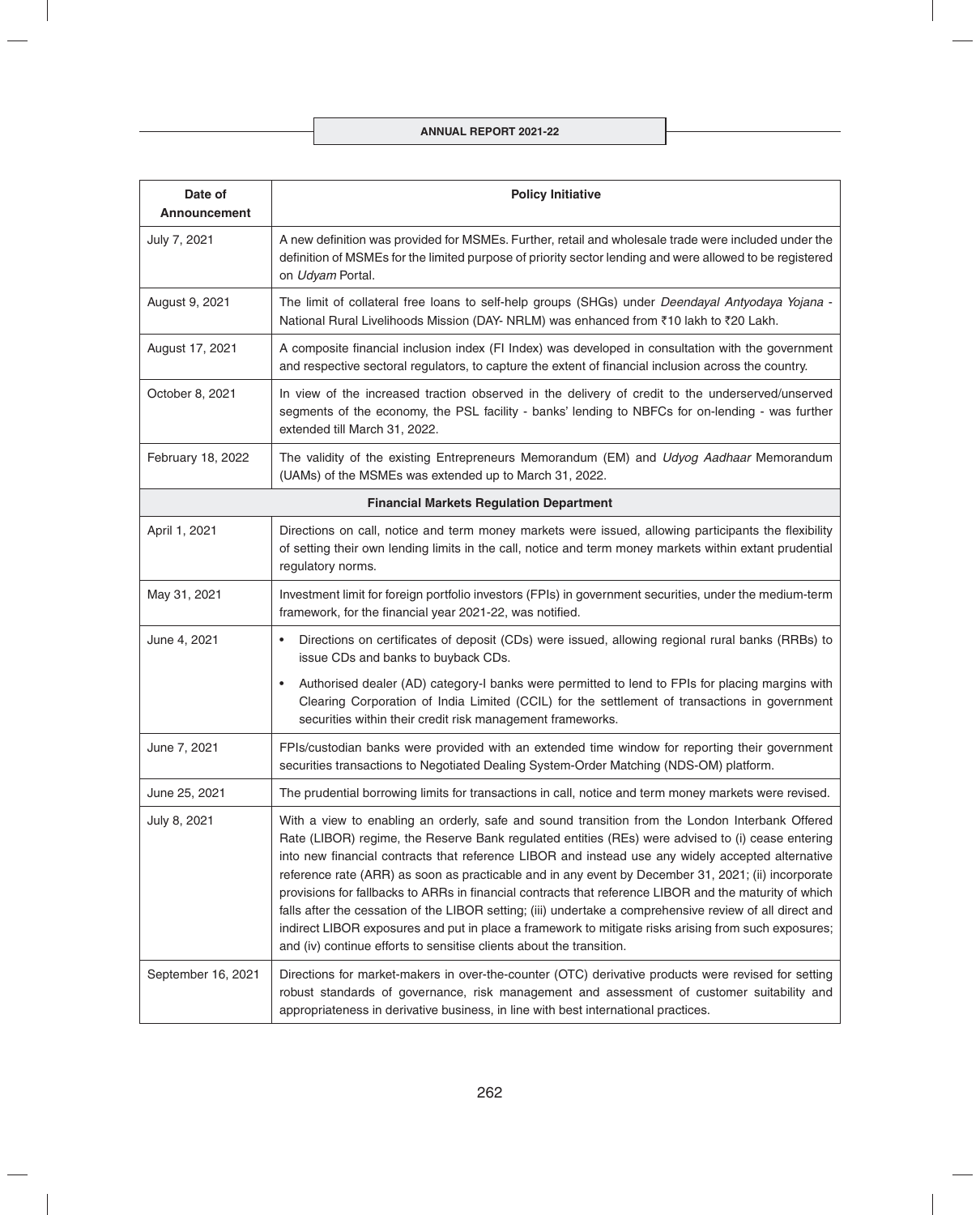| Date of<br><b>Announcement</b> | <b>Policy Initiative</b>                                                                                                                                                                                                                                                                                                                                                                                                                                                                                                                                                                                                                                                                                                                                                                                                                                                                                                                                                                                                                                                                                          |
|--------------------------------|-------------------------------------------------------------------------------------------------------------------------------------------------------------------------------------------------------------------------------------------------------------------------------------------------------------------------------------------------------------------------------------------------------------------------------------------------------------------------------------------------------------------------------------------------------------------------------------------------------------------------------------------------------------------------------------------------------------------------------------------------------------------------------------------------------------------------------------------------------------------------------------------------------------------------------------------------------------------------------------------------------------------------------------------------------------------------------------------------------------------|
| November 8, 2021               | In pursuance of the Union Budget 2021-22 announcement, FPIs were permitted to invest in debt<br>securities issued by Infrastructure Investment Trusts (InvITs) and Real Estate Investment Trusts<br>(REITs).                                                                                                                                                                                                                                                                                                                                                                                                                                                                                                                                                                                                                                                                                                                                                                                                                                                                                                      |
| February 10, 2022              | The investment limit under the voluntary retention route (VRR) was increased by $\bar{\tau}$ 1,00,000 crore<br>$\bullet$<br>to ₹2,50,000 crore with effect from April 1, 2022.                                                                                                                                                                                                                                                                                                                                                                                                                                                                                                                                                                                                                                                                                                                                                                                                                                                                                                                                    |
|                                | The revised credit derivative directions were issued, permitting market participants to utilise single<br>$\bullet$<br>name credit default swap (CDS) contracts in the OTC segment and the stock exchanges. Retail<br>users have been permitted to buy protection only for hedging. Non-retail users, viz., regulated<br>financial entities, FPIs, etc., have been permitted to (i) buy protection for hedging and for purposes<br>other than hedging; and (ii) sell protection.                                                                                                                                                                                                                                                                                                                                                                                                                                                                                                                                                                                                                                  |
|                                | Banks in India having AD category-I licence under the Foreign Exchange Management Act<br>$\bullet$<br>(FEMA), 1999 were permitted to undertake transactions in the offshore foreign currency settled<br>overnight indexed swap (FCS-OIS) market with non-residents and other AD category-I banks.                                                                                                                                                                                                                                                                                                                                                                                                                                                                                                                                                                                                                                                                                                                                                                                                                 |
|                                | <b>Financial Markets Operations Department</b>                                                                                                                                                                                                                                                                                                                                                                                                                                                                                                                                                                                                                                                                                                                                                                                                                                                                                                                                                                                                                                                                    |
| April 7, 2021                  | The secondary market G-sec acquisition programme (G-SAP) was announced, under which the<br>$\bullet$<br>Reserve Bank committed upfront to a specific amount of open market purchases of government<br>securities with a view to enable stable and orderly evolution of the yield curve amidst comfortable<br>liquidity conditions. The first such auction was conducted on April 15, 2021 for an amount of<br>₹25,000 crore.<br>With a view to increase the focus of liquidity measures on the revival of activity in specific sectors,<br>$\bullet$<br>the on-tap targeted long-term repo operations (TLTRO) scheme announced on October 9, 2020<br>and initially made available up to March 31, 2021, was extended by a period of six months, i.e., up                                                                                                                                                                                                                                                                                                                                                          |
|                                | to September 30, 2021. It was later extended up to December 31, 2021.                                                                                                                                                                                                                                                                                                                                                                                                                                                                                                                                                                                                                                                                                                                                                                                                                                                                                                                                                                                                                                             |
| May 5, 2021                    | To boost provision of immediate liquidity for ramping up COVID-19 related healthcare infrastructure<br>$\bullet$<br>and services in the country, the on-tap liquidity window of ₹50,000 crore with tenors of up to three<br>years at the repo rate was opened till March 31, 2022, and later extended up to June 30, 2022.<br>Under the scheme, banks could provide fresh lending support to a wide range of entities including<br>vaccine manufacturers; importers/suppliers of vaccine and priority medical devices; hospitals/<br>dispensaries; pathology labs and diagnostic centres; manufacturers and suppliers of oxygen and<br>ventilators; importers of vaccines and COVID-related drugs; COVID-related logistics firms and<br>also patients for treatment. By way of an additional incentive, such banks were eligible to park<br>their surplus liquidity up to the size of the COVID-19 loan book with the Reserve Bank under the<br>reverse repo window at a rate which is 25 basis points (bps) lower than the repo rate or, termed in<br>a different way, 40 bps higher than the reverse repo rate. |
|                                | To provide further support to small business units, micro and small industries, and other<br>unorganised sector entities adversely affected during the second wave of the pandemic, it was<br>decided to conduct special three-year long-term repo operations (SLTRO) of ₹10,000 crore at<br>repo rate for the SFBs, to be deployed for fresh lending of up to ₹10 lakh per borrower. This<br>facility was initially made available till October 31, 2021. It was later extended to December 31,<br>2021 and made on-tap.                                                                                                                                                                                                                                                                                                                                                                                                                                                                                                                                                                                         |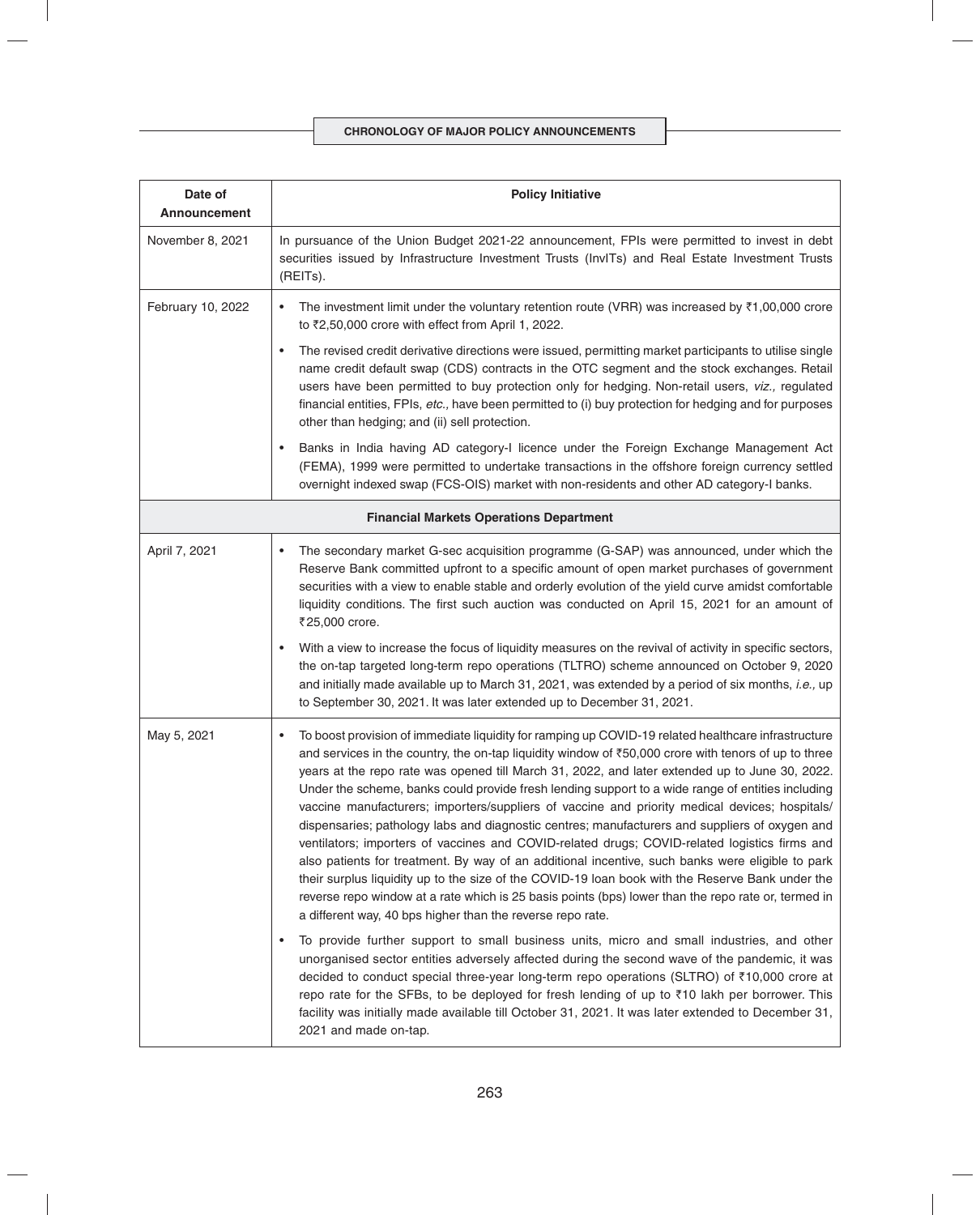## **ANNUAL REPORT 2021-22**

| Date of<br><b>Announcement</b> | <b>Policy Initiative</b>                                                                                                                                                                                                                                                                                                                                                                                                                                                                                                                                                                                                                                                                                                                                                                                                                                                                                                                                                                                                                                                                          |
|--------------------------------|---------------------------------------------------------------------------------------------------------------------------------------------------------------------------------------------------------------------------------------------------------------------------------------------------------------------------------------------------------------------------------------------------------------------------------------------------------------------------------------------------------------------------------------------------------------------------------------------------------------------------------------------------------------------------------------------------------------------------------------------------------------------------------------------------------------------------------------------------------------------------------------------------------------------------------------------------------------------------------------------------------------------------------------------------------------------------------------------------|
| June 4, 2021                   | A separate liquidity window of ₹15,000 crore with tenors of up to three years at the repo rate<br>$\bullet$<br>was opened till March 31, 2022 for certain contact intensive sectors, i.e., hotels and restaurants;<br>tourism - travel agents, tour operators and adventure/heritage facilities; aviation ancillary services<br>- ground handling and supply chain; and other services that include private bus operators, car<br>repair services, rent-a-car service providers, event/conference organisers, spa clinics and beauty<br>parlours/saloons. By way of an incentive, banks were permitted to park their surplus liquidity up<br>to the size of the loan book created under this scheme with the Reserve Bank under the reverse<br>repo window at a rate which is 25 bps lower than the repo rate or, termed in a different way, 40 bps<br>higher than the reverse repo rate. The scheme was later extended till June 30, 2022.<br>It was decided to undertake G-SAP 2.0 in Q2:2021-22 and conduct secondary market purchase<br>operations of ₹1.20 lakh crore to support the market. |
| August 6, 2021                 | In view of the prevailing liquidity conditions, it was decided to conduct 14-day variable rate reverse<br>$\bullet$<br>repo (VRRR) auctions of ₹2.5 lakh crore on August 13, 2021; ₹3.0 lakh crore on August 27, 2021;<br>₹3.5 lakh crore on September 9, 2021; and ₹4.0 lakh crore on September 24, 2021.                                                                                                                                                                                                                                                                                                                                                                                                                                                                                                                                                                                                                                                                                                                                                                                        |
|                                | On March 27, 2020, banks were allowed to avail of funds under the MSF by dipping into the<br>$\bullet$<br>statutory liquidity ratio (SLR) up to an additional one per cent of NDTL, i.e., cumulatively up to 3<br>per cent of NDTL. This facility, which was initially available up to June 30, 2020, was later extended<br>in phases up to December 31, 2021. From January 1, 2022, banks were again allowed to dip up to<br>2 per cent of NDTL for overnight borrowing under the MSF.                                                                                                                                                                                                                                                                                                                                                                                                                                                                                                                                                                                                           |
| December 8, 2021               | As a step towards rebalancing the liquidity surplus, it was decided to provide one more option<br>$\bullet$<br>to banks to prepay the outstanding amount of funds availed under the targeted long-term repo<br>operations (TLTRO 1.0 and 2.0) announced on March 27, 2020, and April 17, 2020.                                                                                                                                                                                                                                                                                                                                                                                                                                                                                                                                                                                                                                                                                                                                                                                                    |
|                                | In an effort to continue to rebalance the liquidity surplus, it was decided to enhance the 14-day<br>VRRR auction amounts on a fortnightly basis in the following manner: ₹6.5 lakh crore on December<br>17; and further to ₹7.5 lakh crore on December 31. Consequently, from January 2022 onwards,<br>liquidity absorption was announced to be undertaken mainly through the auction route.                                                                                                                                                                                                                                                                                                                                                                                                                                                                                                                                                                                                                                                                                                     |
|                                | <b>Foreign Exchange Department</b>                                                                                                                                                                                                                                                                                                                                                                                                                                                                                                                                                                                                                                                                                                                                                                                                                                                                                                                                                                                                                                                                |
| May 12, 2021                   | It has been notified vide circular dated May 12, 2021 that financial contribution from an Indian sponsor<br>to an Alternative Investment Fund (AIF) set up in an overseas jurisdiction, including International<br>Financial Services Centres (IFSCs) in India, will be treated as overseas direct investment (ODI).                                                                                                                                                                                                                                                                                                                                                                                                                                                                                                                                                                                                                                                                                                                                                                              |
| June 17, 2021                  | AD category-I banks were directed vide circular dated June 17, 2021 to upload the data in respect<br>of number of applications received and the total amount remitted under the liberalised remittance<br>scheme through the extensible business reporting language (XBRL) system instead of the online<br>return filing system (ORFS), from July 1, 2021, onwards.                                                                                                                                                                                                                                                                                                                                                                                                                                                                                                                                                                                                                                                                                                                               |
| September 8, 2021              | In view of the impending cessation of LIBOR as benchmark rate, clause (ii) of sub-regulation 1 of<br>Regulation 15 relating to Foreign Exchange Management Act (FEMA) was amended vide notification<br>dated September 8, 2021 indicating the rate of interest, if any, payable on the advance payment<br>shall not exceed 100 bps above the LIBOR or other applicable benchmark as may be directed by the<br>Reserve Bank, as the case may be.                                                                                                                                                                                                                                                                                                                                                                                                                                                                                                                                                                                                                                                   |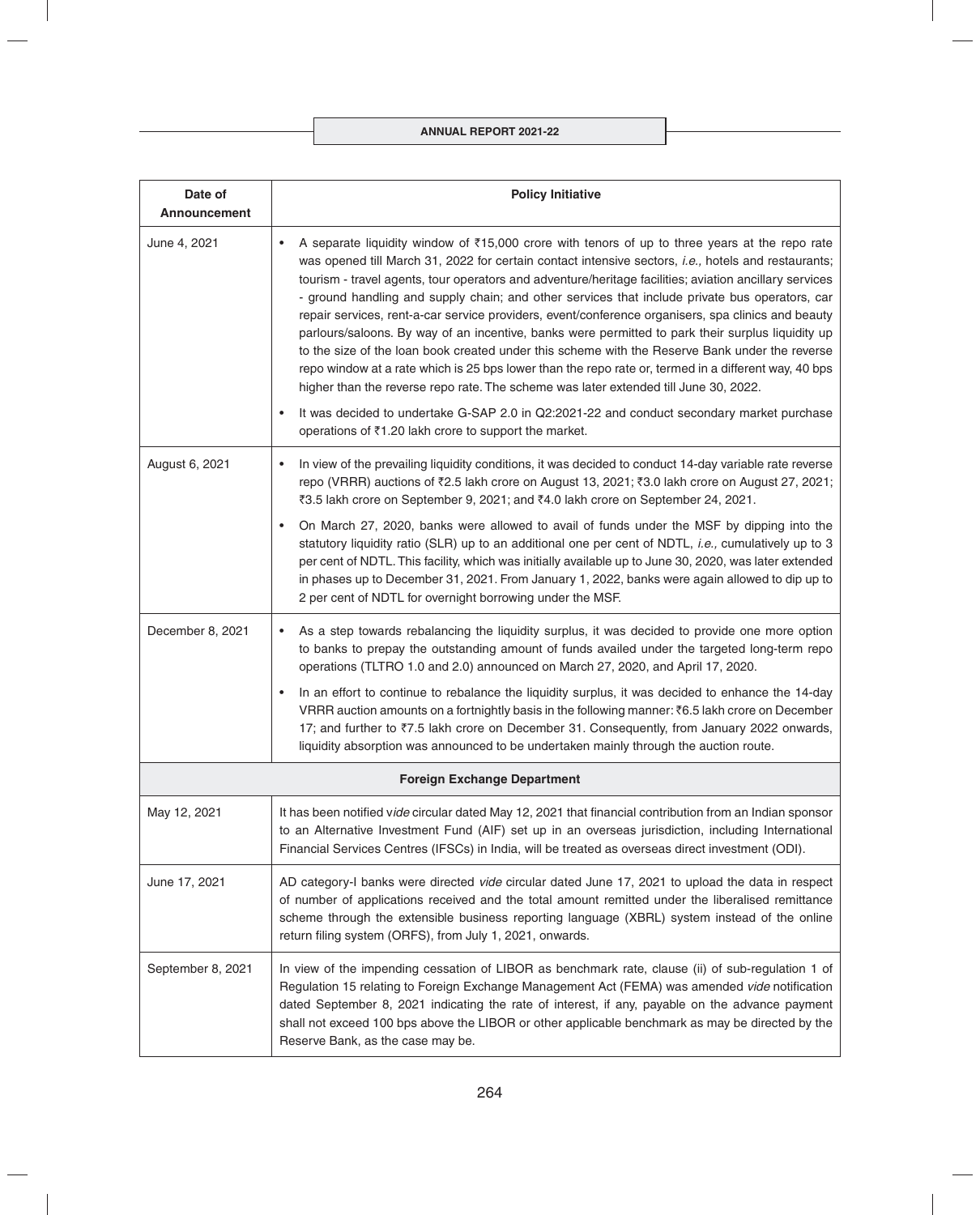| Date of<br><b>Announcement</b> | <b>Policy Initiative</b>                                                                                                                                                                                                                                                                                                                                                                                                                                                                                                                                                                                                                                |  |  |
|--------------------------------|---------------------------------------------------------------------------------------------------------------------------------------------------------------------------------------------------------------------------------------------------------------------------------------------------------------------------------------------------------------------------------------------------------------------------------------------------------------------------------------------------------------------------------------------------------------------------------------------------------------------------------------------------------|--|--|
| September 28, 2021             | In view of the impending cessation of LIBOR as benchmark rate, a circular was issued on September<br>28, 2021, advising the use of any alternative reference rate (ARR) in place of LIBOR for interest<br>payable in respect of export/import transactions.                                                                                                                                                                                                                                                                                                                                                                                             |  |  |
| December 8, 2021               | In view of the imminent discontinuance of LIBOR, extant guidelines of external commercial borrowings,<br>trade credits, and structured obligations have been revised with effect from December 8, 2021, to<br>include any widely accepted interbank rate or ARR of 6-month tenor, applicable to the currency<br>of borrowing, as benchmark rate. Further, to account for differences in credit risk and term premia<br>between LIBOR and the ARRs, for all new foreign currency (FCY) external commercial borrowings<br>(ECBs) and trade credits (TCs), the maximum spread has been revised upwards by 50 bps, to 500<br>bps and 300 bps, respectively. |  |  |
| December 10, 2021              | It has been directed vide circular dated December 10, 2021 that with effect from October 1, 2022,<br>AD category-I banks shall obtain legal entity identifier (LEI) number from the resident entities (non-<br>individuals) intending to undertake capital or current account transactions of ₹50 crore and above (per<br>transaction) under FEMA, 1999.                                                                                                                                                                                                                                                                                                |  |  |
| December 15, 2021              | Indian passport holders as well as persons of Indian origin (PIO), carrying the Overseas Citizen of<br>India Card along with their passports, have been allowed to carry outside and bring into India, at<br>the time of his/her return, only Indian currency notes and/or foreign currency in USD, the total value<br>of which may not exceed ₹11,000, while traveling to Gurdwara Darbar Sahib, Kartarpur, Narowal,<br>Pakistan through the Sri Kartarpur Sahib Corridor.                                                                                                                                                                             |  |  |
| January 6, 2022                | Based on a Directorate General of Foreign Trade (DGFT) notification, the Master Direction on import<br>of goods and services was amended to permit qualified jewellers, as notified by International Financial<br>Services Centres Authority (IFSCA), to import gold under specific Indian Trade Classification -<br>Harmonised System [ITC (HS)] Codes through India International Bullion Exchange IFSC Limited<br>(IIBX).                                                                                                                                                                                                                            |  |  |
| February 18, 2022              | As part of the implementation of the interim recommendations of the Regulations Review Authority<br>(RRA 2.0), vide circular dated February 18, 2022, it has been proposed to convert certain paper-<br>based/e-mail-based returns into online filing and to discontinue/merge a few returns.                                                                                                                                                                                                                                                                                                                                                           |  |  |
|                                | <b>Department of Regulation</b>                                                                                                                                                                                                                                                                                                                                                                                                                                                                                                                                                                                                                         |  |  |
| April 1, 2021                  | Customer due diligence of all the members of SHGs may be undertaken at the time of credit linking of<br>SHGs. Master Direction on know your customer (KYC) was amended in this regard.                                                                                                                                                                                                                                                                                                                                                                                                                                                                  |  |  |
| April 5, 2021                  | The Master Directions on gold monetisation scheme (GMS), 2015 was amended, with the change<br>of instructions regarding GMS mobilisation, collection & testing agent (GMCTA), amount of deposit,<br>reference rate to be used for valuation of gold into Indian rupees, among others.                                                                                                                                                                                                                                                                                                                                                                   |  |  |
| April 7, 2021                  | Guidelines were issued to ensure consistency of approach across lending institutions in applying the<br>asset classification norms in respect of their borrowers and the methodology adopted for refund of the<br>compound interest charged during March 1, 2020 to August 31, 2020.                                                                                                                                                                                                                                                                                                                                                                    |  |  |
| April 8, 2021                  | The limit of maximum balance at the end of the day has been enhanced from ₹1 lakh to ₹2 lakh per<br>individual customer of payments banks with immediate effect.                                                                                                                                                                                                                                                                                                                                                                                                                                                                                        |  |  |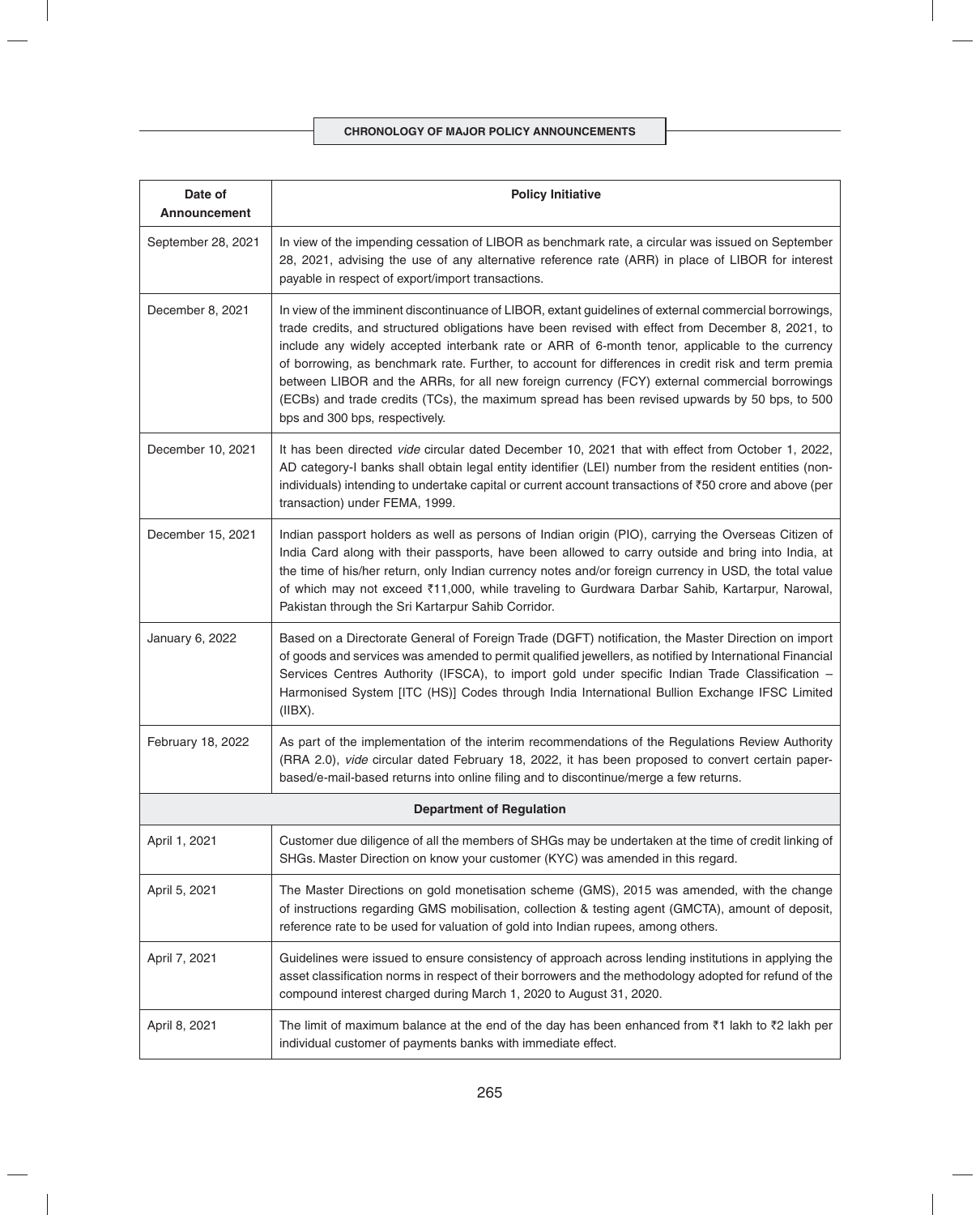| Date of<br><b>Announcement</b> | <b>Policy Initiative</b>                                                                                                                                                                                                                                                                                                                                                                                                                                                                                                                                                                                                                                                                                                                                                                                                                                                                                                                 |
|--------------------------------|------------------------------------------------------------------------------------------------------------------------------------------------------------------------------------------------------------------------------------------------------------------------------------------------------------------------------------------------------------------------------------------------------------------------------------------------------------------------------------------------------------------------------------------------------------------------------------------------------------------------------------------------------------------------------------------------------------------------------------------------------------------------------------------------------------------------------------------------------------------------------------------------------------------------------------------|
| April 12, 2021                 | Government of India (GoI) has extended the validity of the interest equalisation scheme (IES) for<br>pre and post shipment rupee export credit by three months, i.e., up to June 30, 2021. Accordingly, a<br>circular was issued stating that the extension of IES takes effect from April 1, 2021 and ends on June<br>30, 2021, covering a period of three months and that operational instructions under the scheme would<br>continue to remain in force during the extended period.                                                                                                                                                                                                                                                                                                                                                                                                                                                   |
| April 22, 2021                 | In view of the continuing uncertainty caused by the second wave of COVID-19 in the country, it was<br>crucial that banks remain resilient and proactively raise and conserve capital as a bulwark against<br>unexpected losses. Therefore, it was decided to allow commercial banks to declare dividend on equity<br>shares from the profits for the financial year ended March 31, 2021, subject to the quantum of dividend<br>being not more than 50 per cent of the amount determined as per the dividend pay-out ratio prescribed<br>under extant instructions. Cooperative banks were allowed to declare dividend on equity shares from<br>the profits of the financial year ended March 31, 2021, as per the extant instructions.                                                                                                                                                                                                  |
| April 26, 2021                 | Shivalik Small Finance Bank Limited commenced operations as a SFB with effect from April 26,<br>$\bullet$<br>2021.                                                                                                                                                                                                                                                                                                                                                                                                                                                                                                                                                                                                                                                                                                                                                                                                                       |
|                                | Based on the feedback received on the discussion paper on 'Governance in Commercial Banks<br>in India' issued by the Reserve Bank in June 2020, comprehensive review of corporate<br>governance framework of banks has been carried out. The operative part of the framework was<br>issued as a prelude to the Master Direction on Corporate Governance, proposed to be issued<br>in due course.                                                                                                                                                                                                                                                                                                                                                                                                                                                                                                                                         |
| April 29, 2021                 | The Reserve Bank joined the Network for Greening the Financial System (NGFS) as a Member<br>on April 23, 2021. The NGFS is a group of central banks and supervisors willing to share best<br>practices and contribute to the development of environment and climate risk management in the<br>financial sector, while mobilising mainstream finance to support the transition towards a sustainable<br>economy. The Reserve Bank expects to benefit from the membership of NGFS by learning from<br>and contributing to global efforts on green finance which has assumed significance in the context<br>of climate change.                                                                                                                                                                                                                                                                                                              |
| May 5, 2021                    | In view of the resurgence of COVID-19, the Resolution Framework 2.0 was announced, which<br>٠<br>permits lending institutions to restructure eligible loans, which had not been restructured under<br>Resolution Framework 1.0 dated August 6, 2020, and were classified as standard as on March<br>31, 2021, while classifying the restructured exposures as standard subject to conditions. The<br>framework shall have to be invoked by September 30, 2021 and will have to be implemented<br>within 90 days from the date of invocation. Even in respect of MSME accounts as well as other<br>eligible accounts restructured under earlier schemes, lending institutions have been permitted, as<br>a one-time measure, to review the working capital sanctioned limits and/or drawing power based<br>on a reassessment of the working capital cycle, reduction of margins, etc. without the same being<br>treated as restructuring. |
|                                | In view of the impact on banks due to COVID-19, as a measure to enable capital conservation,<br>٠<br>banks have been permitted to utilise 100 per cent of floating provisions/countercyclical provisioning<br>buffer held by them as on December 31, 2020 for making specific provisions for non-performing<br>assets (NPAs) with prior approval of their boards. Such utilisation is permitted with immediate<br>effect and up to March 31, 2022.                                                                                                                                                                                                                                                                                                                                                                                                                                                                                       |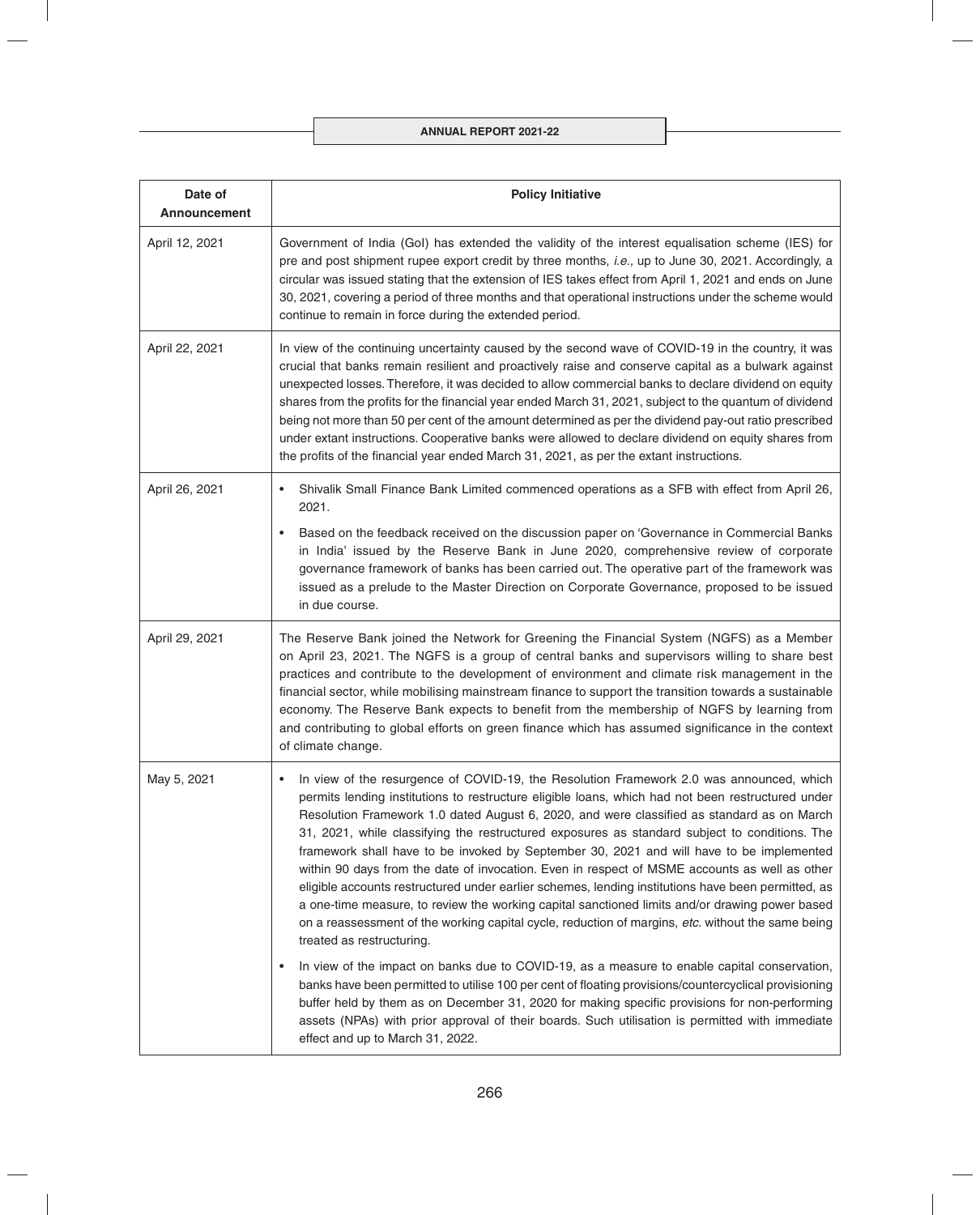| Date of<br><b>Announcement</b> | <b>Policy Initiative</b>                                                                                                                                                                                                                                                                                                                                                                                                                                                                                                                                                                                                                                                                                                                                                                                                                                                                                                                                                                                                                                                                                      |
|--------------------------------|---------------------------------------------------------------------------------------------------------------------------------------------------------------------------------------------------------------------------------------------------------------------------------------------------------------------------------------------------------------------------------------------------------------------------------------------------------------------------------------------------------------------------------------------------------------------------------------------------------------------------------------------------------------------------------------------------------------------------------------------------------------------------------------------------------------------------------------------------------------------------------------------------------------------------------------------------------------------------------------------------------------------------------------------------------------------------------------------------------------|
|                                | In terms of the Master Direction on KYC, REs have been instructed to carry out periodic updation<br>of KYC of existing customers. Keeping in view the COVID-19 related restrictions in various parts of<br>the country, REs were advised, that in respect of the customer accounts where periodic updation<br>of KYC is due and pending as on date, no restrictions on operations of such account shall be<br>imposed till December 31, 2021, for this reason alone, unless warranted under instructions of any<br>regulator/enforcement agency/court of law, etc. REs were also advised to continue engaging with<br>such customers to get their KYC updated.                                                                                                                                                                                                                                                                                                                                                                                                                                                |
| May 6, 2021                    | Exclusion of "Lakshmi Vilas Bank Ltd." from the Second Schedule of the Reserve Bank of India Act,<br>1934.                                                                                                                                                                                                                                                                                                                                                                                                                                                                                                                                                                                                                                                                                                                                                                                                                                                                                                                                                                                                    |
| May 10, 2021                   | The periodic updation of the KYC information is to be carried out by REs at least once in 2 years,<br>8 years and 10 years for high-risk, medium-risk and low-risk customers, respectively. Master<br>Direction on KYC was amended to simplify the process.                                                                                                                                                                                                                                                                                                                                                                                                                                                                                                                                                                                                                                                                                                                                                                                                                                                   |
|                                | The video-based customer identification process (V-CIP), introduced in January 2020, was<br>expanded in scope vide amendment dated May 10, 2021, to the Master Direction on KYC. Following<br>major changes have been carried out in this regard: (i) customer due diligence (CDD) of proprietor<br>of proprietorship firm and authorised signatories & beneficial owners (BOs) of legal entities (LEs)<br>have been allowed using V-CIP; (ii) updation/periodic updation of KYC of account holders can<br>be carried out using V-CIP; (iii) conversion of existing accounts opened in non-face to face mode<br>using Aadhaar OTP based e-KYC authentication into a fully KYC compliant account can be carried<br>out using V-CIP; (iv) the scope of V-CIP has been expanded to include the use of KYC records<br>downloaded from the central KYC registry (CKYCR) and equivalent e-document of officially valid<br>documents (OVDs) including OVDs issued through Digilocker; and (v) certain amendments have<br>been made to enhance the robustness and security of the V-CIP infrastructure and processes. |
| May 11, 2021                   | Considering the reduction in the interest rates paid on savings bank account by banks, it has been<br>decided that interest rate payable by banks on unclaimed interest-bearing deposit shall be 3 per cent<br>simple interest per annum with effect from May 11, 2021.                                                                                                                                                                                                                                                                                                                                                                                                                                                                                                                                                                                                                                                                                                                                                                                                                                       |
| May 24, 2021                   | A circular on voluntary amalgamation of district central cooperative banks (DCCBs) with state<br>cooperative bank (StCB) under the provisions of Section 44A, read with Section 56 of the Banking<br>Regulation (BR) Act, 1949 was amended <i>vide</i> BR (Amendment) Act, 2020 (39 of 2020). The circular<br>was issued for dissemination of the amended statutory provisions and consequent changes in the<br>procedure/indicative benchmarks for amalgamation of DCCBs with StCB.                                                                                                                                                                                                                                                                                                                                                                                                                                                                                                                                                                                                                          |
| May 31, 2021                   | REs were advised against citing/quoting the April 6, 2018 circular on 'Prohibition on dealing in Virtual<br>Currencies (VCs)'. It was also advised to them that they may continue to carry out customer due<br>diligence processes in line with regulations governing standards for KYC, Anti-Money Laundering<br>(AML), Combating of Financing of Terrorism (CFT) and obligations of REs under Prevention of Money<br>Laundering Act (PMLA), 2002 in addition to ensuring compliance with relevant provisions under FEMA<br>for overseas remittances.                                                                                                                                                                                                                                                                                                                                                                                                                                                                                                                                                        |
| June 4, 2021                   | Under Resolution Framework 2.0 for resolution of COVID-19 related stress, the aggregate exposure<br>thresholds for individuals, small businesses and MSMEs was ₹25 crore. On a review, the above<br>exposure threshold was increased to ₹50 crore.                                                                                                                                                                                                                                                                                                                                                                                                                                                                                                                                                                                                                                                                                                                                                                                                                                                            |
| June 14, 2021                  | The consultative document on review of regulatory framework for microfinance was released.                                                                                                                                                                                                                                                                                                                                                                                                                                                                                                                                                                                                                                                                                                                                                                                                                                                                                                                                                                                                                    |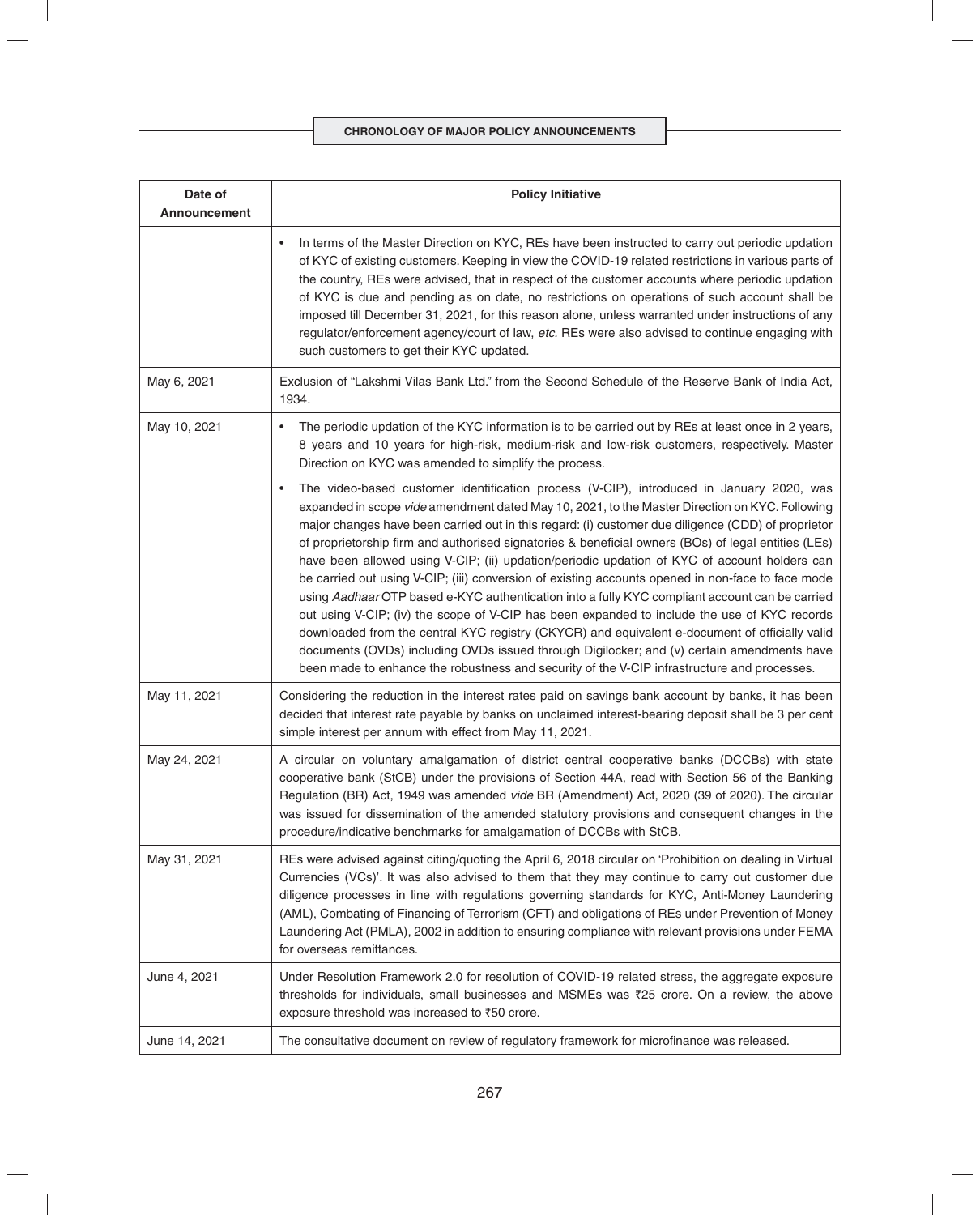| Date of<br><b>Announcement</b> | <b>Policy Initiative</b>                                                                                                                                                                                                                                                                                                                                                                                                                                                                                                                                                                                                                                                                                                                                                                                                                                                                                                                                                                                                                                                                  |
|--------------------------------|-------------------------------------------------------------------------------------------------------------------------------------------------------------------------------------------------------------------------------------------------------------------------------------------------------------------------------------------------------------------------------------------------------------------------------------------------------------------------------------------------------------------------------------------------------------------------------------------------------------------------------------------------------------------------------------------------------------------------------------------------------------------------------------------------------------------------------------------------------------------------------------------------------------------------------------------------------------------------------------------------------------------------------------------------------------------------------------------|
| June 23, 2021                  | Gold (Metal) Loans (GML) are extended by nominated/designated banks to exporters or domestic<br>manufacturers of gold jewellery. So far, borrowers had no option to use physical gold to repay the<br>outstanding loan as they were required to repay the amount only in Indian rupee (INR) representing<br>the value of the borrowed gold. Guidelines in this regard were reviewed and banks are now required<br>to provide an option to borrowers to repay a part of the GML in physical gold in lots of one kg or<br>more, provided the GML was extended out of locally sourced/GMS-linked gold and the gold used for<br>repayment conforms to the prescribed standards and is delivered on behalf of the borrower to the<br>lending bank directly by a refiner or a central agency acceptable to the bank, without the borrower's<br>involvement.                                                                                                                                                                                                                                     |
| June 24, 2021                  | Unlike banks, there were no guidelines in place with regard to distribution of dividend by NBFCs.<br>Keeping in view the increasing significance of NBFCs in the financial system and their inter-linkages<br>with different segments, it was decided to formulate guidelines on dividend distribution by NBFCs.<br>Accordingly, a draft circular on 'Declaration of Dividend by NBFCs' was issued on December 9, 2020,<br>for public comments. Based on the feedback received, final guidelines were issued on June 24, 2021.                                                                                                                                                                                                                                                                                                                                                                                                                                                                                                                                                            |
| June 25, 2021                  | With the growing complexities in the banking sector and increase in size and scope of business,<br>primary (urban) cooperative banks (UCBs) face diverse and greater degree of risks in their business.<br>Therefore, UCBs having asset size of ₹5,000 crore or above have been advised to appoint a Chief<br>Risk Officer (CRO). They have also been advised to set up a risk management committee of the<br>board in order to provide the required level of attention on various aspects of risk management.<br>A circular on appointment of Managing Director (MD)/Whole-Time Director (WTD) in UCBs was<br>issued by the Reserve Bank on June 25, 2021. The circular prescribes 'fit and proper' criteria,<br>remuneration, tenure, etc. for the post of MD/WTD in UCBs. It also advises UCBs to seek the<br>Reserve Bank's prior approval (and process thereof) for appointment/re-appointment/termination<br>of appointment of MD/WTD. The circular was issued to enhance the governance standards in<br>UCBs and to give effect to the provisions of the BR (Amendment) Act, 2020. |
| June 28, 2021                  | In order for cooperative banks to put in place necessary safeguards for addressing the risks inherent<br>in outsourcing, the 'Guidelines for Managing Risk in Outsourcing of Financial Services by Cooperative<br>Banks' were issued.                                                                                                                                                                                                                                                                                                                                                                                                                                                                                                                                                                                                                                                                                                                                                                                                                                                     |
| July 1, 2021                   | Gol extended the validity of the interest equalisation scheme (IES) for pre and post shipment rupee<br>export credit for three months up to September 30, 2021.                                                                                                                                                                                                                                                                                                                                                                                                                                                                                                                                                                                                                                                                                                                                                                                                                                                                                                                           |
| July 2, 2021                   | The extant instructions on interest on overdue domestic term deposits as contained in Section 9 (b)<br>of Master Direction - Reserve Bank of India (Interest Rate on Deposits) Directions, 2016 and the<br>Master Direction - Reserve Bank of India (Cooperative Banks - Interest Rate on Deposits) Directions,<br>2016 were amended. It was advised that if a term deposit (TD) matures and proceeds are unpaid, the<br>amount left unclaimed with the bank shall attract rate of interest as applicable to savings account or<br>the contracted rate of interest on the matured TD, whichever is lower.                                                                                                                                                                                                                                                                                                                                                                                                                                                                                 |
| July 7, 2021                   | Inclusion of "Shivalik Small Finance Bank Limited" in the second schedule of the Reserve Bank of<br>India Act, 1934.                                                                                                                                                                                                                                                                                                                                                                                                                                                                                                                                                                                                                                                                                                                                                                                                                                                                                                                                                                      |
| July 9, 2021                   | The instructions on mandatory leave for employees posted in sensitive positions or areas of operation<br>were reviewed and accordingly a revised circular was issued.                                                                                                                                                                                                                                                                                                                                                                                                                                                                                                                                                                                                                                                                                                                                                                                                                                                                                                                     |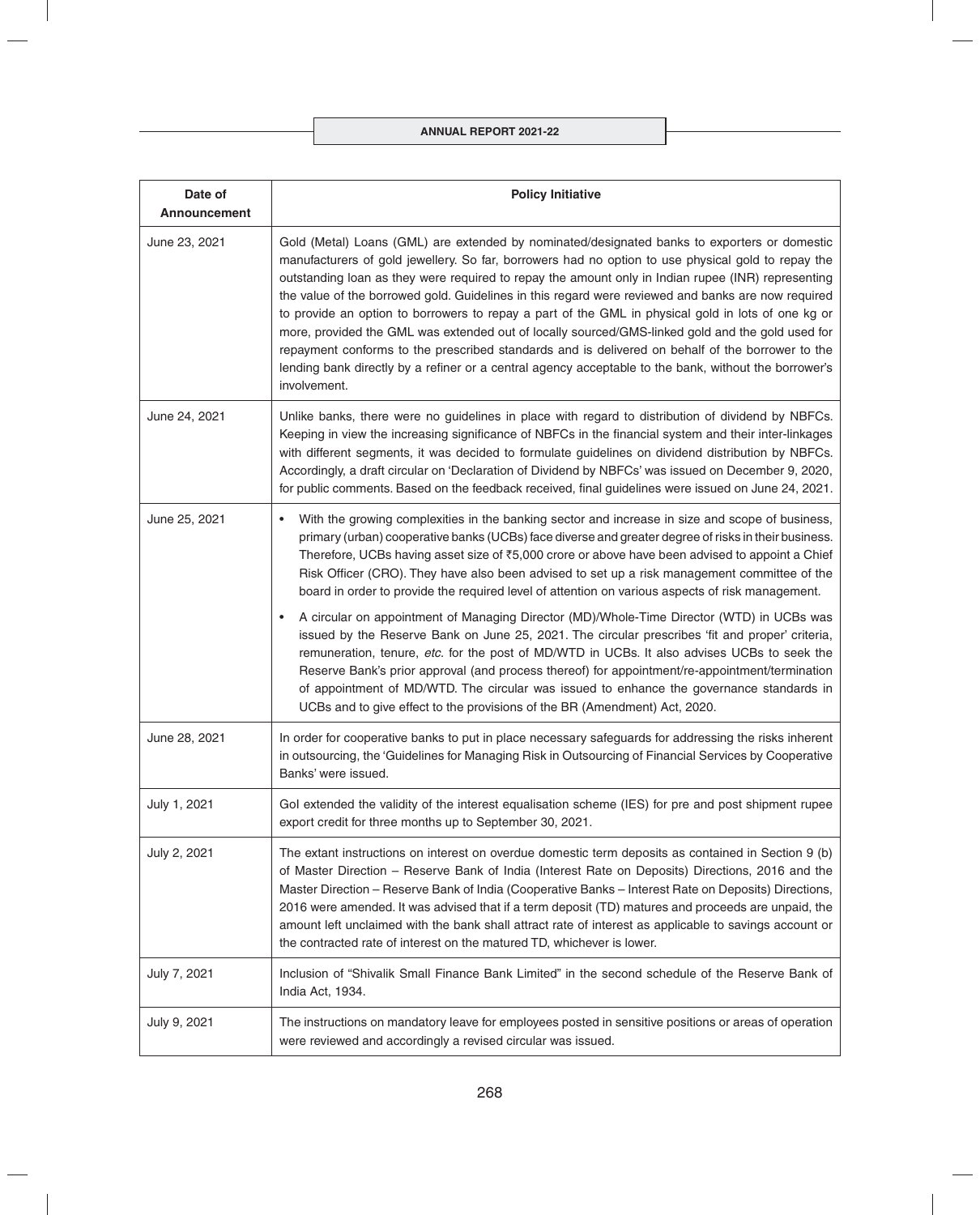| Date of<br><b>Announcement</b> | <b>Policy Initiative</b>                                                                                                                                                                                                                                                                                                                                                                                                                                                                                                                                                                                                                                                                                                                                                                                                                                                                                                                                  |
|--------------------------------|-----------------------------------------------------------------------------------------------------------------------------------------------------------------------------------------------------------------------------------------------------------------------------------------------------------------------------------------------------------------------------------------------------------------------------------------------------------------------------------------------------------------------------------------------------------------------------------------------------------------------------------------------------------------------------------------------------------------------------------------------------------------------------------------------------------------------------------------------------------------------------------------------------------------------------------------------------------|
| July 14, 2021                  | To implement provisions of the Banking Regulation (Amendment) Act, 2020 [as applicable to primary<br>(urban) cooperative banks (UCBs) from June 29, 2020] and with a view to undertake a general review<br>of the extant instructions in the matter, draft guidelines on 'Issue and regulation of share capital and<br>securities - Primary (Urban) Cooperative Banks' were placed in the public domain for comments from<br>the sector participants and other interested parties.                                                                                                                                                                                                                                                                                                                                                                                                                                                                        |
| July 20, 2021                  | Master Direction on CRR and SLR containing the instructions for all type of banks, was issued.                                                                                                                                                                                                                                                                                                                                                                                                                                                                                                                                                                                                                                                                                                                                                                                                                                                            |
| July 23, 2021                  | A circular was issued on the subject 'Loans and Advances - Regulatory Restrictions', wherein, the<br>existing limits for loans to directors of other banks and relatives of directors (of own banks as also<br>other banks) were revised.                                                                                                                                                                                                                                                                                                                                                                                                                                                                                                                                                                                                                                                                                                                 |
| July 29, 2021                  | The list of approved credit rating agencies and minimum investment grade credit rating for deposits of<br>housing finance companies (HFCs), were aligned with the relevant regulations applicable for NBFCs.                                                                                                                                                                                                                                                                                                                                                                                                                                                                                                                                                                                                                                                                                                                                              |
| August 4, 2021                 | Instructions were issued to banks vide circulars dated August 6, 2020, November 2, 2020 and<br>December 14, 2020 on 'Opening of Current Accounts by Banks - Need for Discipline' with a view to<br>enforce credit discipline among borrowers as well as to facilitate better monitoring by the lenders.<br>Based on the requests from banks for additional time to resolve the ongoing operational issues, and in<br>order to ensure non-disruptive implementation of the instructions, it was decided to permit banks time<br>till October 31, 2021 to implement the provisions of the circular.                                                                                                                                                                                                                                                                                                                                                         |
| August 6, 2021                 | In view of the discontinuance of LIBOR as a benchmark rate after December 2021, banks have<br>$\bullet$<br>been permitted to extend export credit using any other widely accepted ARR in the currency<br>concerned.                                                                                                                                                                                                                                                                                                                                                                                                                                                                                                                                                                                                                                                                                                                                       |
|                                | For derivative contracts, as per extant instructions, change in any of the parameters of the original<br>$\bullet$<br>contract is treated as a restructuring and the resultant change in the mark-to-market value of the<br>contract on the date of restructuring is required to be cash settled. Since the change in reference<br>rate from LIBOR was a "force majeure" event, banks were advised that change in reference rate<br>from LIBOR/LIBOR-related benchmarks to an ARR would not be treated as restructuring.                                                                                                                                                                                                                                                                                                                                                                                                                                  |
|                                | The resolution plans implemented in terms of the resolution framework for COVID-19 related stress<br>issued on August 6, 2020 were required to achieve certain financial parameters by March 31, 2022.<br>In view of the resurgence of the COVID-19 pandemic in 2021 and recognising the difficulties it may<br>pose for the borrowers in meeting the operational parameters, it was decided to defer the target<br>date to October 1, 2022 for meeting the specified thresholds in respect of the four operational<br>parameters, viz., total debt/earnings before interest, taxes, depreciation and amortisation (TD/<br>EBITDA), current ratio, debt service coverage ratio (DSCR) and average debt service coverage<br>ratio (ADSCR). However, the target date for achieving the total outside liabilities/adjusted tangible<br>net worth (TOL/ATNW) ratio, as crystallised in terms of the resolution plan, was kept unchanged<br>as March 31, 2022. |
| August 9, 2021                 | SCBs were allowed to avail of funds under the MSF by dipping into the SLR up to three per cent of<br>their NDTL outstanding at the end of the second preceding fortnight. This facility, which was initially<br>available up to June 30, 2020, was later extended up to December 31, 2021, providing comfort to<br>banks on their liquidity requirements and also to enable them to meet their liquidity coverage ratio<br>(LCR) requirements.                                                                                                                                                                                                                                                                                                                                                                                                                                                                                                            |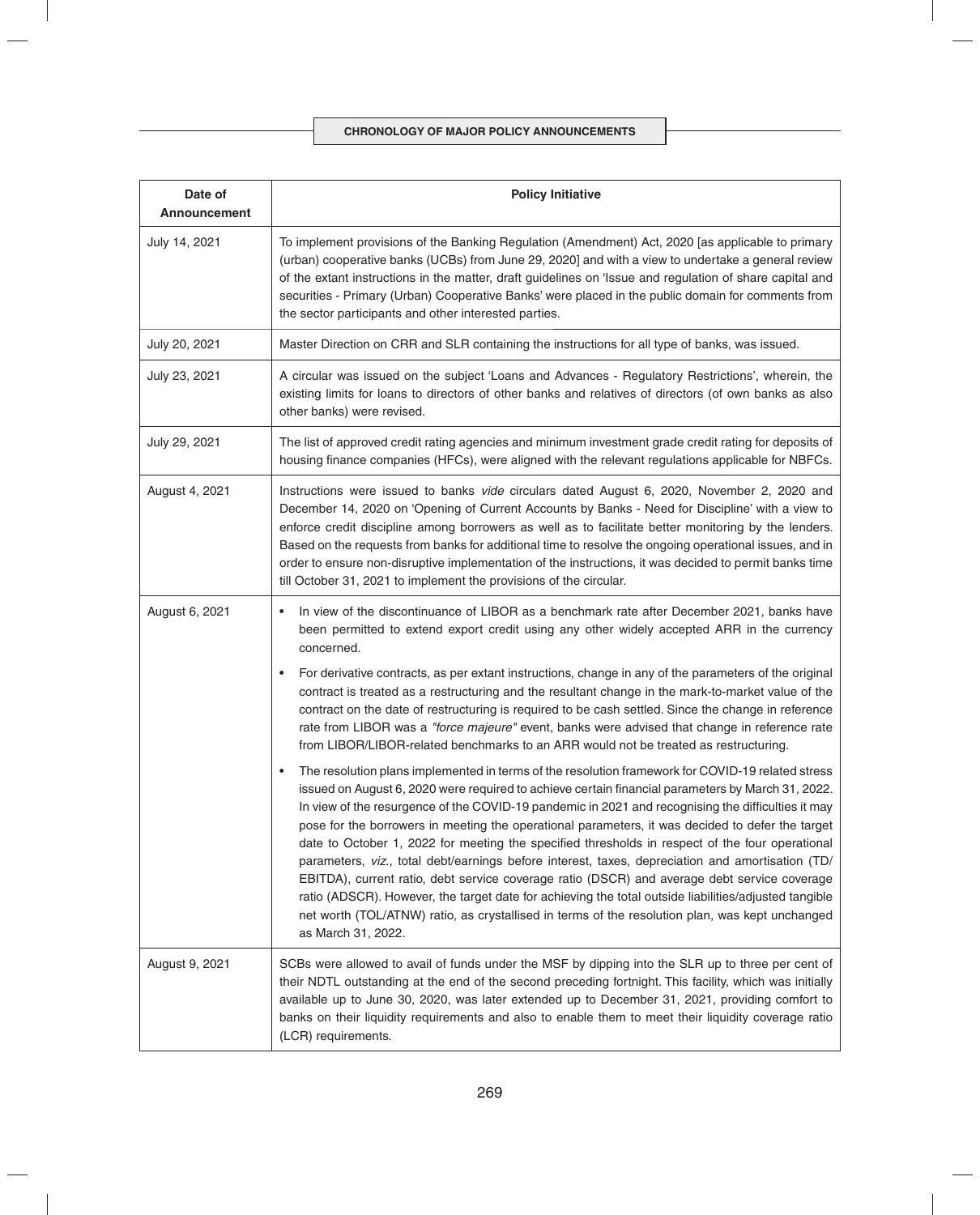## **ANNUAL REPORT 2021-22**

| Date of<br><b>Announcement</b> | <b>Policy Initiative</b>                                                                                                                                                                                                                                                                                                                                                                                                                                                                                                                                                                                                                                                                                                                                                                                                                                                                                                                                                                                                                                                                                                           |
|--------------------------------|------------------------------------------------------------------------------------------------------------------------------------------------------------------------------------------------------------------------------------------------------------------------------------------------------------------------------------------------------------------------------------------------------------------------------------------------------------------------------------------------------------------------------------------------------------------------------------------------------------------------------------------------------------------------------------------------------------------------------------------------------------------------------------------------------------------------------------------------------------------------------------------------------------------------------------------------------------------------------------------------------------------------------------------------------------------------------------------------------------------------------------|
| August 18, 2021                | The instructions on providing safe deposit locker/safe custody article facility by banks have been<br>revised on August 18, 2021, in the public interest. The revised instructions have come into force from<br>January 1, 2022 (except where otherwise specified) and be applicable to both new and existing safe<br>deposit lockers and safe custody articles facility with the banks.                                                                                                                                                                                                                                                                                                                                                                                                                                                                                                                                                                                                                                                                                                                                           |
| August 25, 2021                | A Master Direction - Classification, Valuation and Operation of Investment Portfolio of Commercial<br>٠<br>Banks (Directions), 2021 - incorporating all the existing guidelines/instructions/directives on the<br>subject has been issued to enable banks to have current instructions at one place.                                                                                                                                                                                                                                                                                                                                                                                                                                                                                                                                                                                                                                                                                                                                                                                                                               |
|                                | Post simplification of the procedure of notification of HFCs having assets worth ₹100 crore and<br>$\bullet$<br>above as 'Financial Institution' under Securitisation and Reconstruction of Financial Assets and<br>Enforcement of Security Interest (SARFAESI) Act, 2002 by the Gol, previously prescribed criteria<br>for such notification of HFCs have been withdrawn.                                                                                                                                                                                                                                                                                                                                                                                                                                                                                                                                                                                                                                                                                                                                                         |
| August 30, 2021                | A Master Direction - Reserve Bank of India (Financial Statements - Presentation and Disclosures)<br>Directions, 2021 - comprehensively consolidating the existing instructions for presentation of<br>financial statements and disclosures in notes to accounts was issued for banks. This Master<br>Direction also broadly harmonises the disclosure requirements across the banking industry by<br>covering all commercial banks [including RRBs and local area banks (LABs)] and UCBs.                                                                                                                                                                                                                                                                                                                                                                                                                                                                                                                                                                                                                                          |
|                                | It was observed that though extant guidelines governing compensation of whole-time directors/<br>chief executive officers/material risk takers and control function staff in private sector banks issued<br>on November 4, 2019 required share-linked instruments to be fair valued on the date of grant<br>using Black-Scholes model, banks do not recognise grant of the share-linked compensation as<br>an expense in their books of account concurrently. Therefore, in the interest of better clarity, the<br>following sentence has been added to the extant instructions: "The fair value thus arrived at should<br>be recognised as expense beginning with the accounting period for which approval has been<br>granted".                                                                                                                                                                                                                                                                                                                                                                                                  |
| September 9, 2021              | In the absence of a formal cross-border resolution regime, there was a need to ring-fence the<br>operations of the branches of a foreign bank in India. In this background, large exposure framework<br>(LEF) was made applicable to exposure of foreign bank branches on their Head Office (HO). In order<br>to address the additional capital burden on such banks due to introduction of LEF, instructions were<br>issued introducing a credit risk mitigation (CRM) mechanism which allowed the gross exposure of<br>foreign bank branches to HO (including overseas branches) to be offset with the CRM, while reckoning<br>LEF limits, subject to certain conditions. The CRM can comprise of cash/unencumbered approved<br>securities held under Section 11(2)(b)(i) of the Banking Regulation Act, 1949, the sources of which<br>should be interest-free funds from HO or remittable surplus retained in the Indian books (reserves).<br>Foreign bank branches have been permitted to exclude all derivative contracts executed prior to April<br>1, 2019 (grandfathering), while computing derivative exposure on the HO. |
| September 13, 2021             | NBFCs, payment system providers and payment system participants desirous of undertaking Aadhaar<br>e-KYC authentication were advised to apply for Aadhaar authentication licence - KYC User Agency<br>(KUA) or sub-KUA, to the Reserve Bank for forwarding to Unique Identification Authority of India<br>(UIDAI) after following the due process.                                                                                                                                                                                                                                                                                                                                                                                                                                                                                                                                                                                                                                                                                                                                                                                 |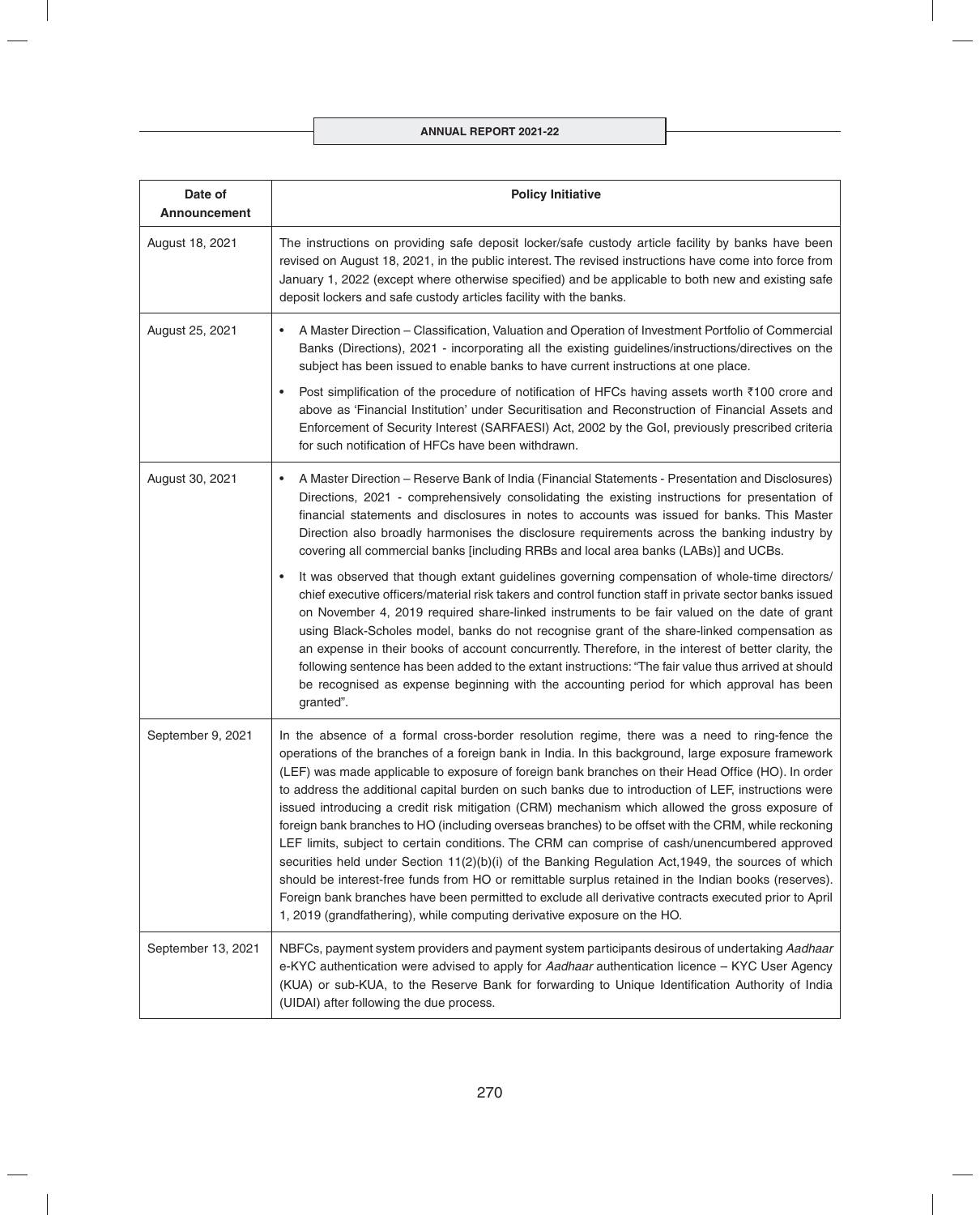| Date of<br><b>Announcement</b> | <b>Policy Initiative</b>                                                                                                                                                                                                                                                                                                                                                                                                                                                                                                                                                                                                                                                                                                                                                                                                                                                                                                    |
|--------------------------------|-----------------------------------------------------------------------------------------------------------------------------------------------------------------------------------------------------------------------------------------------------------------------------------------------------------------------------------------------------------------------------------------------------------------------------------------------------------------------------------------------------------------------------------------------------------------------------------------------------------------------------------------------------------------------------------------------------------------------------------------------------------------------------------------------------------------------------------------------------------------------------------------------------------------------------|
| September 24, 2021             | In order to facilitate the diversification of credit risk originating in the banking sector and ensure<br>market-based credit products for diversified set of investors having commensurate capacity and risk<br>appetite, there has been a recognised need for the further development of credit risk market in India.<br>In this regard, the Reserve Bank issued Master Directions on 'Securitisation of Standard Assets' and<br>'Transfer of Loan Exposures' to facilitate development of such a robust market.                                                                                                                                                                                                                                                                                                                                                                                                          |
| October 4, 2021                | Guidelines were issued to provide clarity on the eligible limit for foreign currency and rupee<br>$\bullet$<br>denominated overseas additional tier 1 (AT1) bonds.                                                                                                                                                                                                                                                                                                                                                                                                                                                                                                                                                                                                                                                                                                                                                          |
|                                | Consequent to the enhancement in family pension of employees of banks, a special dispensation<br>$\bullet$<br>was given: banks were allowed the option to amortise the additional expenditure over a period<br>not exceeding five years beginning with the financial year ending March 31, 2022, subject to a<br>minimum of 1/5th of the total amount involved being expensed every year.                                                                                                                                                                                                                                                                                                                                                                                                                                                                                                                                   |
| October 7, 2021                | Inclusion of "Paytm Payments Bank Limited" in the second schedule of the Reserve Bank of India Act,<br>1934.                                                                                                                                                                                                                                                                                                                                                                                                                                                                                                                                                                                                                                                                                                                                                                                                                |
| October 14, 2021               | A circular was issued to make it mandatory for credit institutions to report the relationship segment<br>(RS) data to credit information companies (CICs) in a phased manner.                                                                                                                                                                                                                                                                                                                                                                                                                                                                                                                                                                                                                                                                                                                                               |
| October 22, 2021               | A discussion paper titled 'Revised Regulatory Framework for NBFCs - A Scale-based Approach' was<br>issued for public comments on January 22, 2021. Based on the feedback received, the scale based<br>regulatory framework for NBFCs has been put in place on October 22, 2021.                                                                                                                                                                                                                                                                                                                                                                                                                                                                                                                                                                                                                                             |
| October 26, 2021               | To enable LABs to have current instructions on the subject at one place, a Master Direction on prudential<br>norms on capital adequacy, incorporating all the existing guidelines / instructions / directives, was<br>issued.                                                                                                                                                                                                                                                                                                                                                                                                                                                                                                                                                                                                                                                                                               |
| October 28, 2021               | The Master Directions on Gold Monetisation Scheme (GMS), 2015 did not contain specific instructions<br>to designated banks for calculation of interest in case of premature closure of Medium- and Long-Term<br>Government Deposit (MLTGD) under GMS before/after lock-in period in case of death of depositor<br>and also in case of default of loan taken against MLTGD certificate. The requisite amendments in the<br>Master Direction were carried out to include details of applicable interest rates, based on the actual<br>period for which the deposit has run (divided into various time buckets). Being premature closure in<br>nature, the applicable interest rates are lower than those applicable to MLTGD deposits in normal<br>course. Nonetheless, in case of premature closure due to death, applicable interest rate is 0.125 per<br>cent higher than those for premature closure due to loan default. |
| October 29, 2021               | In order to enforce credit discipline amongst the borrowers as well as to facilitate better monitoring by the<br>lenders, instructions on the manner of opening of cash credit/overdraft (CC/OD) and current/collection<br>accounts by banks were issued on August 6, 2020. Taking into account the feedback received from<br>Indian Banks Association (IBA) and other stakeholders, guidelines were revised, allowing borrowers,<br>to whom the exposure of the banking system is less than ₹5 crore, to open current accounts and CC/<br>OD accounts without any restrictions. Further, a borrower with CC/OD facility is permitted to maintain<br>current accounts with any one of the banks with which it has CC/OD facility. Other lending banks have<br>been permitted to open collection accounts for such customers.                                                                                                |
| November 1, 2021               | Unity Small Finance Bank Limited (USFB) commenced operations as a SFB with effect from November<br>1, 2021.                                                                                                                                                                                                                                                                                                                                                                                                                                                                                                                                                                                                                                                                                                                                                                                                                 |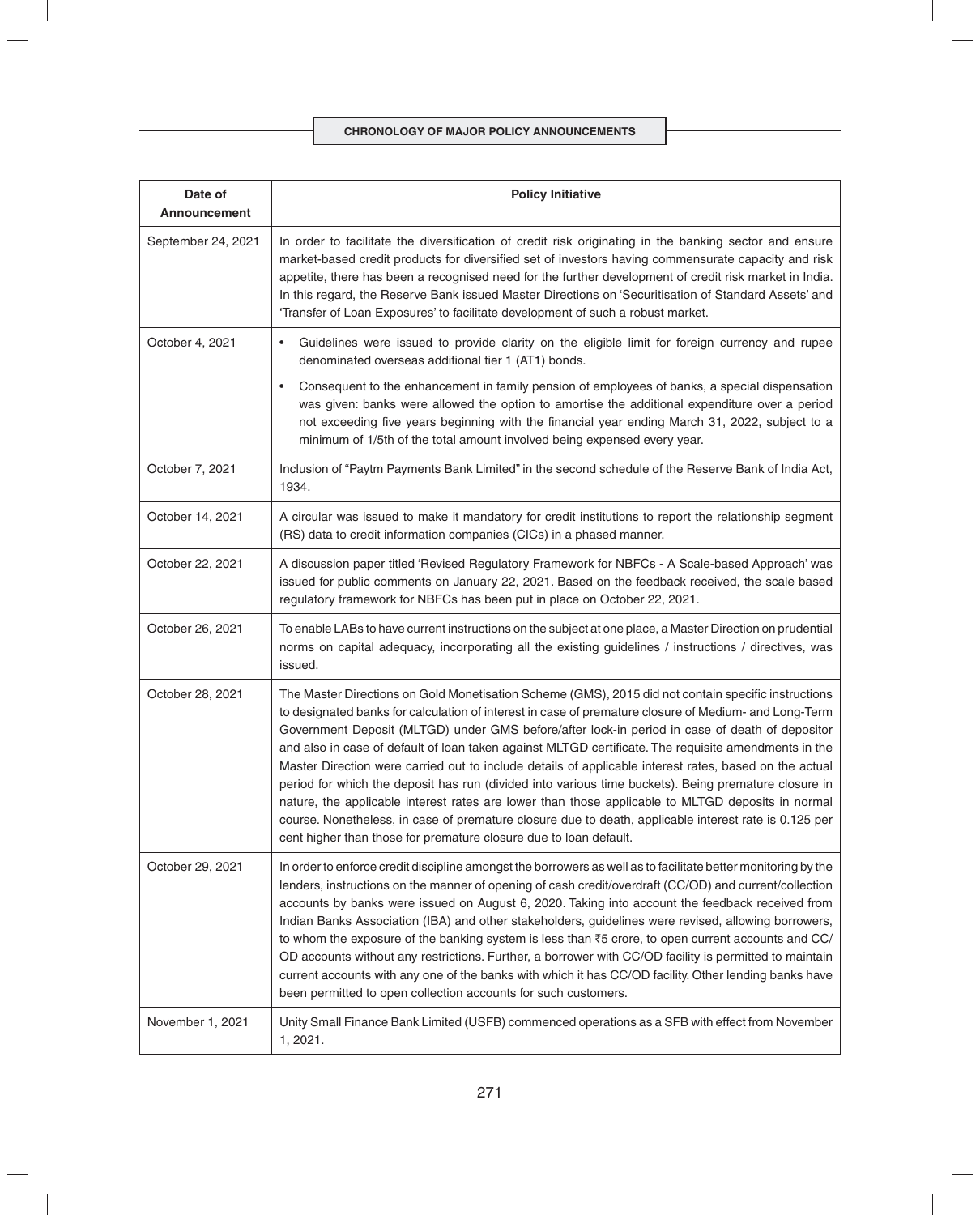| Date of<br><b>Announcement</b> | <b>Policy Initiative</b>                                                                                                                                                                                                                                                                                                                                                                                                                                                                                                                                                                                                                                                                                                  |
|--------------------------------|---------------------------------------------------------------------------------------------------------------------------------------------------------------------------------------------------------------------------------------------------------------------------------------------------------------------------------------------------------------------------------------------------------------------------------------------------------------------------------------------------------------------------------------------------------------------------------------------------------------------------------------------------------------------------------------------------------------------------|
| November 2, 2021               | Report of the committee to review the legal and regulatory framework applicable to asset reconstruction<br>companies (ARCs) was released for public comments.                                                                                                                                                                                                                                                                                                                                                                                                                                                                                                                                                             |
| November 11, 2021              | In view of the impending discontinuance of LIBOR as a benchmark rate, it was decided to permit<br>banks to offer interest rates on Foreign Currency Non-Resident (Bank) Deposits [FCNR (B)] deposits<br>using widely accepted 'Overnight ARR for the respective currency' with upward revision in the interest<br>rates ceiling by 50 bps.                                                                                                                                                                                                                                                                                                                                                                                |
| November 12, 2021              | In order to ensure uniformity in the implementation of income recognition, asset classification<br>$\bullet$<br>and provisioning pertaining to advances (IRACP norms) across all lending institutions, certain<br>aspects of the extant regulatory guidelines were clarified and/or harmonised. The circular clarified<br>on specification of due date/repayment date, operational aspect of classification of account as<br>Special Mention Account (SMA) and NPA, definition of 'out of order', aligning 90 days delinquency<br>norm for NPA classification in case of interest payments, upgradation of accounts classified as<br>NPAs and income recognition policy for loans with moratorium on payment of interest. |
|                                | Further, in order to increase awareness among the borrowers related to concept of asset<br>classification of loan accounts, the Reserve Bank vide this circular required lending institutions,<br>to put in place consumer education literature on their websites, explaining with examples, the<br>concepts of date of overdue, SMA and NPA classification and upgradation, with specific reference<br>to day-end process.                                                                                                                                                                                                                                                                                               |
| November 22, 2021              | Members of the public were cautioned through a public notice informing that some of the cooperative<br>societies are using the word "Bank" which is in violation of Section 7 of Banking Regulation (BR)<br>Act and are accepting deposits from non-members/nominal members/associate members which<br>tantamount to conducting banking business in violation of the provisions of the BR Act, 1949.                                                                                                                                                                                                                                                                                                                      |
| November 26, 2021              | An Internal Working Group constituted on June 12, 2020 to review extant 'Ownership Guidelines and<br>Corporate Structure for Indian Private Sector Banks' has made 33 recommendations. A press release<br>was issued stating that the Reserve Bank had accepted 21 recommendations (some with partial<br>modifications) including the recommendation on increasing the promoter holding to 26 per cent of<br>paid-up voting equity share capital, reporting of pledge of shares by promoters, increasing minimum<br>initial capital requirement for licensing new banks and relaxation of listing norms for SFBs to be set up<br>in future. The remaining 12 recommendations are under examination.                       |
| December 8, 2021               | To provide greater operational flexibility, general permission was granted to banks incorporated in<br>India for infusion of capital in overseas branches and subsidiaries and retention in and repatriation/<br>transfer of profits therefrom, subject to the banks meeting the regulatory capital requirements and<br>having approval of their boards for the same.                                                                                                                                                                                                                                                                                                                                                     |
| December 10, 2021              | Scheduled banks were allowed to avail of funds under the MSF by dipping into the SLR up to three<br>per cent of their NDTL outstanding at the end of the second preceding fortnight. This facility, which<br>was initially available up to June 30, 2020, was later extended in phases up to December 31, 2021.<br>However, with the return to normal dispensation, scheduled banks will be able to dip into the SLR up<br>to two per cent of NDTL, instead of three per cent for overnight borrowing under the MSF, with effect<br>from January 1, 2022.                                                                                                                                                                 |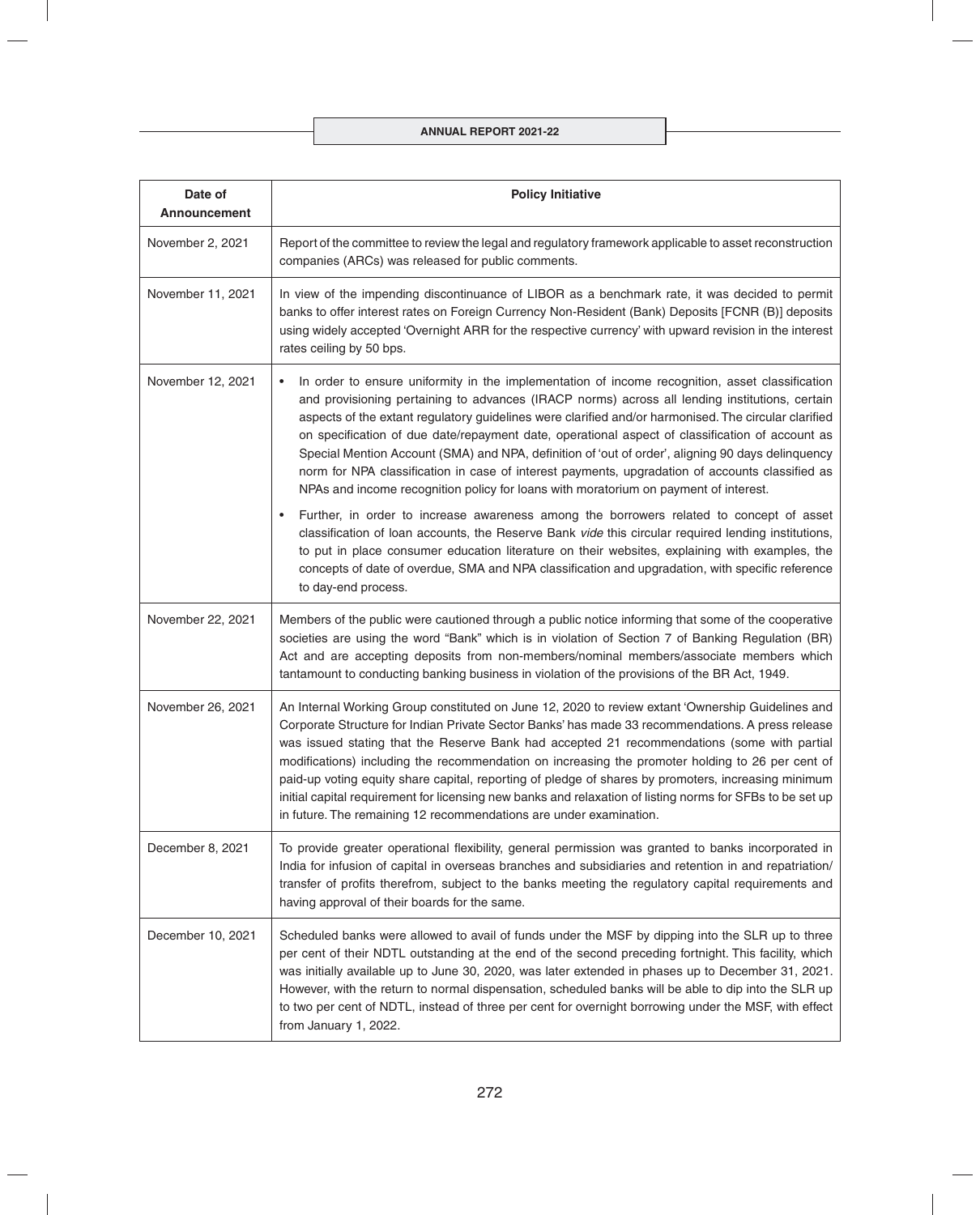| Date of<br><b>Announcement</b> | <b>Policy Initiative</b>                                                                                                                                                                                                                                                                                                                                                                                                                                                                                                                                                                                                                                                                                                                                                                                                                                                                                                                                                                                                                                                                                                                                                                                                                                                                                                                                                                                                                                                                                                                                                                                              |
|--------------------------------|-----------------------------------------------------------------------------------------------------------------------------------------------------------------------------------------------------------------------------------------------------------------------------------------------------------------------------------------------------------------------------------------------------------------------------------------------------------------------------------------------------------------------------------------------------------------------------------------------------------------------------------------------------------------------------------------------------------------------------------------------------------------------------------------------------------------------------------------------------------------------------------------------------------------------------------------------------------------------------------------------------------------------------------------------------------------------------------------------------------------------------------------------------------------------------------------------------------------------------------------------------------------------------------------------------------------------------------------------------------------------------------------------------------------------------------------------------------------------------------------------------------------------------------------------------------------------------------------------------------------------|
| December 15, 2021              | As part of convergence of regulations for banks with Basel III standards, a draft Master Direction on<br>minimum capital requirements for operational risk was issued for comments of stakeholders.                                                                                                                                                                                                                                                                                                                                                                                                                                                                                                                                                                                                                                                                                                                                                                                                                                                                                                                                                                                                                                                                                                                                                                                                                                                                                                                                                                                                                   |
| December 30, 2021              | Keeping in view the COVID-19 related restrictions in various parts of the country, REs were advised<br>that in respect of the customer accounts where periodic updation of KYC is due and pending as on<br>date, no restrictions on operations of such account shall be imposed till December 31, 2021, for this<br>reason alone, unless warranted under instructions of any regulator/enforcement agency/court of law,<br>etc. REs were also advised to continue engaging with such customers to get their KYC updated. In<br>view of the prevalent uncertainty due to new variant of COVID-19, the relaxation has been extended<br>till March 31, 2022.                                                                                                                                                                                                                                                                                                                                                                                                                                                                                                                                                                                                                                                                                                                                                                                                                                                                                                                                                             |
| January 4, 2022                | Inclusion of "Airtel Payments Bank Limited" in the second schedule of the Reserve Bank of India Act,<br>1934.                                                                                                                                                                                                                                                                                                                                                                                                                                                                                                                                                                                                                                                                                                                                                                                                                                                                                                                                                                                                                                                                                                                                                                                                                                                                                                                                                                                                                                                                                                         |
| January 6, 2022                | The limit for aggregate funding from small business customers was increased from ₹5 crore to ₹7.5<br>crore for the purpose of LCR and Net Stable Funding Ratio (NSFR).                                                                                                                                                                                                                                                                                                                                                                                                                                                                                                                                                                                                                                                                                                                                                                                                                                                                                                                                                                                                                                                                                                                                                                                                                                                                                                                                                                                                                                                |
| January 14, 2022               | Extant regulatory instructions on classification and valuation of investment portfolio by SCBs<br>are largely based on a framework introduced in October 2000, drawing upon the then prevailing<br>global standards and best practices. In view of the subsequent significant developments in global<br>standards on classification, measurement, and valuation of investments, the linkages with the<br>capital adequacy framework as well as progress in the domestic financial markets, there is a need<br>to review and update these norms. Accordingly, a discussion paper covering all the relevant aspects<br>was placed in the public domain for comments. It, inter alia, proposes symmetric recognition of<br>unrealised gains and losses with concerns on such recognition addressed through prudential<br>filters on regulatory capital and dividend distribution supplemented by enhanced disclosures.<br>Regulations were issued pertaining to the manner of filing of particulars of transactions with the<br>$\bullet$<br>central registry by a trade receivables discounting system (TReDS) on behalf of factors in case of<br>factoring transactions undertaken on TReDS platform.<br>Regulations were issued pertaining to the manner of granting the certificate of registration (CoR)<br>to companies which propose to do factoring business. In addition to NBFC-Factors, all non-<br>deposit taking NBFC-investment and credit companies (NBFC-ICCs) with asset size of ₹1,000<br>crore and above have been allowed to undertake factoring business, subject to meeting certain<br>conditions. |
| February 15, 2022              | A circular dated November 12, 2021 was issued on prudential norms on 'Income Recognition,<br>Asset Classification and Provisioning pertaining to Advances - Clarifications', with the objective<br>of bringing uniformity in application of extant IRACP norms by lending institutions, apart from<br>increasing consumer education with respect to the concept of IRACP norms. On a review, it was<br>decided to provide NBFCs time till September 30, 2022 to put in place the necessary systems to<br>implement the above provision.                                                                                                                                                                                                                                                                                                                                                                                                                                                                                                                                                                                                                                                                                                                                                                                                                                                                                                                                                                                                                                                                               |
| March 3, 2022                  | In order to facilitate investment in capital of umbrella organisation (UO) of UCB sector by primary<br>(urban) cooperative banks, it was clarified that the investment in UO by UCBs shall be exempted from<br>the prudential limits prescribed for investment in non-SLR securities and unlisted securities.                                                                                                                                                                                                                                                                                                                                                                                                                                                                                                                                                                                                                                                                                                                                                                                                                                                                                                                                                                                                                                                                                                                                                                                                                                                                                                         |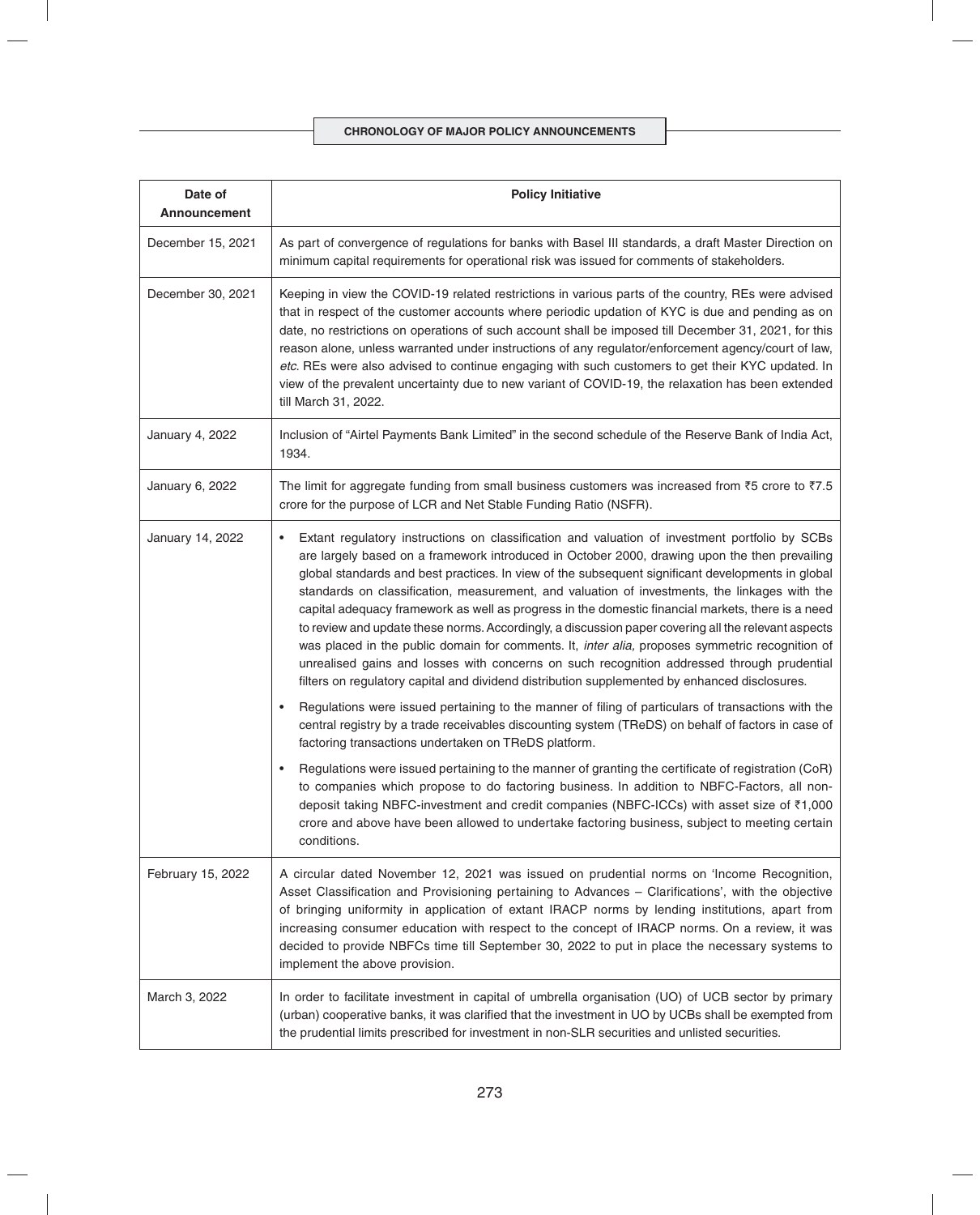| Date of<br><b>Announcement</b>   | <b>Policy Initiative</b>                                                                                                                                                                                                                                                                                                                                                                                                                                                                                                                                                                                                                                                                                      |  |
|----------------------------------|---------------------------------------------------------------------------------------------------------------------------------------------------------------------------------------------------------------------------------------------------------------------------------------------------------------------------------------------------------------------------------------------------------------------------------------------------------------------------------------------------------------------------------------------------------------------------------------------------------------------------------------------------------------------------------------------------------------|--|
| March 8, 2022                    | The extant instructions for UCBs on issue and regulation of capital funds have been reviewed<br>$\bullet$<br>keeping in view the amended Banking Regulation Act, 1949.                                                                                                                                                                                                                                                                                                                                                                                                                                                                                                                                        |  |
|                                  | The Gol extended the validity of the interest equalisation scheme (IES) for pre and post shipment<br>rupee export credit up to March 31, 2024 or till further review, whichever is earlier. The extension<br>takes effect from October 1, 2021 and ends on March 31, 2024.                                                                                                                                                                                                                                                                                                                                                                                                                                    |  |
| March 9, 2022                    | National Bank for Financing Infrastructure and Development (NaBFID) has been set up as a<br>Development Financial Institution to support the development of long-term infrastructure financing<br>in India. NaBFID shall be regulated and supervised as an All India Financial Institution (AIFI) by the<br>Reserve Bank. It shall be the fifth AIFI, after EXIM Bank, NABARD, NHB and SIDBI.                                                                                                                                                                                                                                                                                                                 |  |
| March 14, 2022                   | A comprehensive regulatory framework for microfinance loans was issued, which has been made<br>applicable to all REs lending in the microfinance sector.                                                                                                                                                                                                                                                                                                                                                                                                                                                                                                                                                      |  |
| March 23, 2022                   | The Master Direction on 'Classification, Valuation and Operation of Investment Portfolio of Commercial<br>Banks' was amended to provide clarification, inter alia, that the investment in category I and category<br>Il alternative investment funds, which includes venture capital funds (VCFs), shall receive the same<br>prudential treatment as applicable for investment in VCFs.                                                                                                                                                                                                                                                                                                                       |  |
| March 31, 2022                   | The Bilateral Netting of Qualified Financial Contracts Act, 2020 has been notified by the Government<br>$\bullet$<br>of India vide gazette notification dated October 1, 2020. The Act provides a legal framework for<br>enforceability of bilateral netting of qualified financial contracts (QFC). The Reserve Bank vide<br>notification dated March 9, 2021, has since notified (a) "derivatives"; and (b) "repo" and "reverse<br>repo" transactions as defined under the Reserve Bank of India Act, 1934 as a QFC. Accordingly,<br>select instructions contained in various circulars/directions of the Reserve Bank were modified/<br>amended appropriately.                                             |  |
|                                  | Master Direction on 'Classification, Valuation and Operation of Investment Portfolio of Commercial<br>Banks' was amended to clarify that the investments in special securities received from the Gol<br>towards banks' recapitalisation requirement from the financial year 2021-22 onwards shall be<br>recognised at fair value/market value on initial recognition in held to maturity (HTM). The fair value/<br>market value of these securities shall be arrived on the basis of the prices/yield to maturity of<br>similar tenor central government securities put out by Financial Benchmarks India Pvt. Ltd.                                                                                           |  |
| <b>Department of Supervision</b> |                                                                                                                                                                                                                                                                                                                                                                                                                                                                                                                                                                                                                                                                                                               |  |
| April 27, 2021                   | A circular on 'Guidelines for Appointment of Statutory Central Auditors (SCAs)/ Statutory Auditors<br>(SAs) of Commercial Banks (excluding RRBs), UCBs and NBFCs (including HFCs)' was issued on<br>April 27, 2021, with a view to improve the quality of financial reporting by REs. These guidelines<br>provide necessary instructions for appointment of SCAs/SAs, the number of auditors, their eligibility<br>criteria, tenure and rotation, etc. while ensuring the independence of auditors. The guidelines are<br>applicable from financial year 2021-22 and onwards. However, UCBs and NBFCs were given the<br>flexibility to adopt these guidelines from H2:2021-22 so that there is no disruption. |  |
| June 11, 2021                    | Risk-Based Internal Audit (RBIA) guidelines were extended to all deposit taking HFCs and non-deposit<br>taking HFCs with asset size of ₹5,000 crore and above.                                                                                                                                                                                                                                                                                                                                                                                                                                                                                                                                                |  |
| November 2, 2021                 | Revised prompt corrective action (PCA) framework for SCBs was issued to enable supervisory<br>intervention at appropriate time and require the SCB to initiate and implement remedial measures in<br>a timely manner, so as to restore its financial health.                                                                                                                                                                                                                                                                                                                                                                                                                                                  |  |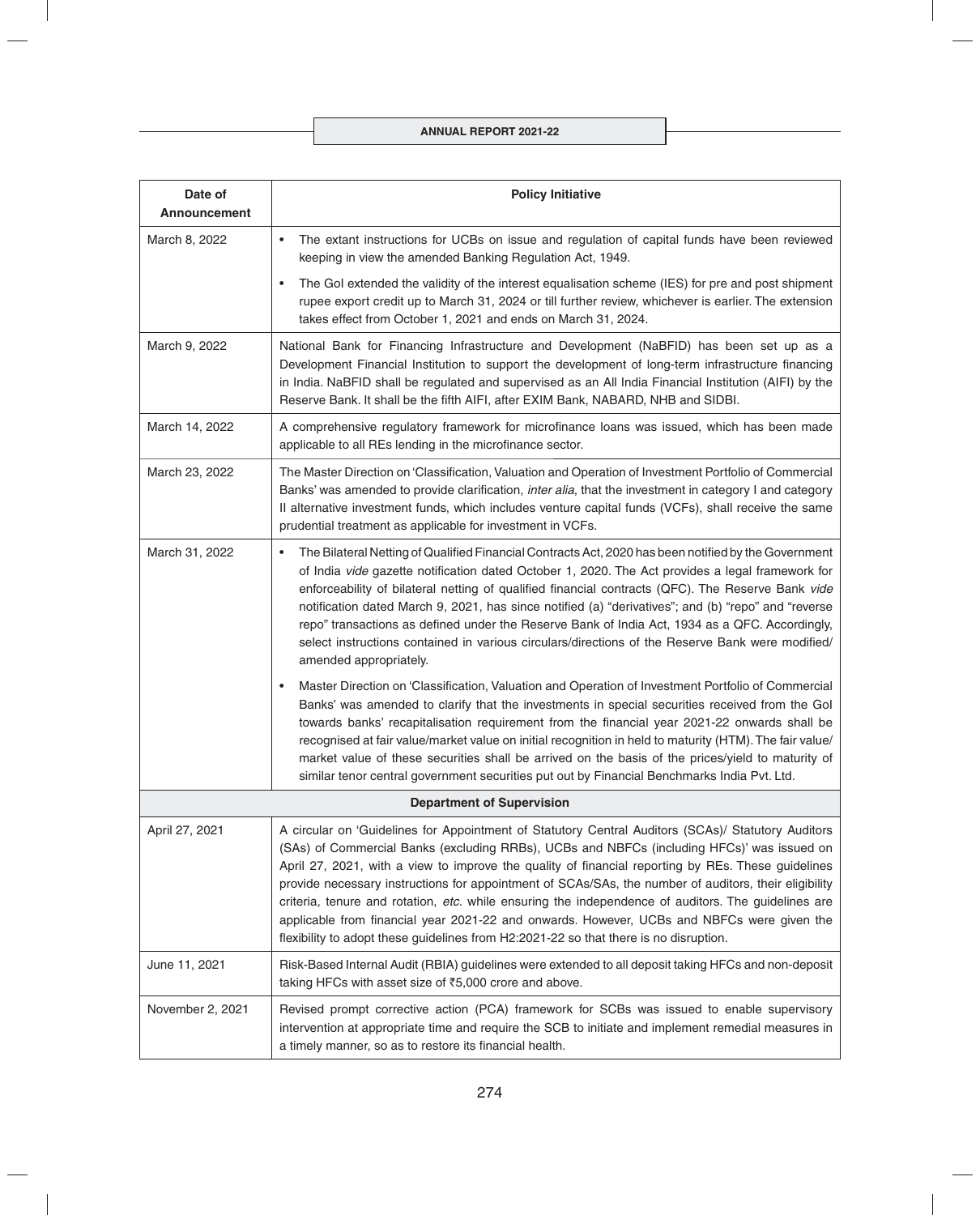| Date of<br><b>Announcement</b>                      | <b>Policy Initiative</b>                                                                                                                                                                                                                                                                                                                                                                                                                                                                                                                                                                                                                                                                                                                                                                                                                               |  |
|-----------------------------------------------------|--------------------------------------------------------------------------------------------------------------------------------------------------------------------------------------------------------------------------------------------------------------------------------------------------------------------------------------------------------------------------------------------------------------------------------------------------------------------------------------------------------------------------------------------------------------------------------------------------------------------------------------------------------------------------------------------------------------------------------------------------------------------------------------------------------------------------------------------------------|--|
| November 16, 2021                                   | 16 redundant circulars were withdrawn as per the interim recommendations of Regulations Review<br>Authority (RRA 2.0).                                                                                                                                                                                                                                                                                                                                                                                                                                                                                                                                                                                                                                                                                                                                 |  |
| December 14, 2021                                   | Considering the growing size of NBFCs and their substantial interconnectedness with other segments<br>of the financial system, a PCA framework for NBFCs was introduced to further strengthen the<br>supervisory tools applicable to NBFCs. The PCA framework for NBFCs shall come into effect from<br>October 1, 2022, based on the financial position of NBFCs on or after March 31, 2022.                                                                                                                                                                                                                                                                                                                                                                                                                                                           |  |
| February 23, 2022                                   | To provide for seamless customer interface in digital offerings and transactions relating to products and<br>services with anywhere/anytime facility, enable integration of NBFCs' functions, provide centralised<br>database and accounting records, and be able to generate suitable management information system<br>(MIS), both for internal purposes and regulatory reporting, NBFCs-Middle Layer and NBFCs-Upper<br>Layer with 10 and more 'fixed point service delivery units' as on October 1, 2022 were mandated to<br>implement 'Core Financial Services Solution (CFSS)', akin to the Core Banking Solution (CBS) to be<br>adopted by banks by September 30, 2025. NBFC-Base Layer, NBFC-Middle and Upper Layers with<br>fewer than 10 'fixed point service delivery units' may consider implementation of a CFSS for their own<br>benefit. |  |
| <b>Consumer Education and Protection Department</b> |                                                                                                                                                                                                                                                                                                                                                                                                                                                                                                                                                                                                                                                                                                                                                                                                                                                        |  |
| November 12, 2021                                   | Reserve Bank - Integrated Ombudsman Scheme (RB-IOS), 2021 was launched adopting 'One<br>$\bullet$<br>Nation One Ombudsman' approach to make the alternate dispute redress mechanism simpler and<br>more responsive to the customers of entities regulated by the Reserve Bank by integrating the<br>erstwhile three Ombudsman schemes - (i) the Banking Ombudsman Scheme, 2006, as amended<br>up to July 1, 2017; (ii) the Ombudsman Scheme for Non-Banking Financial Companies, 2018; and<br>(iii) the Ombudsman Scheme for Digital Transactions, 2019.                                                                                                                                                                                                                                                                                               |  |
|                                                     | A 'Centralised Receipt and Processing Centre' was set up at the Reserve Bank, Chandigarh as a<br>single point of contact for complainants and for receiving complaints by email and through physical<br>modes. Additionally, a Contact Centre with a toll-free number - 14448 was operationalised in Hindi,<br>English and in eight regional languages (nine regional languages as on March 31, 2022).                                                                                                                                                                                                                                                                                                                                                                                                                                                 |  |
| November 15, 2021                                   | The Reserve Bank directed deposit-taking NBFCs (NBFCs-D) with 10 or more branches and Non-<br>Deposit taking NBFCs (NBFCs-ND) with asset size of ₹5,000 crore and above having public customer<br>interface to appoint Internal Ombudsman (IO) at the apex of their internal grievance redress mechanism<br>within a period of six months from the date of issue of the direction, except for certain types of NBFCs<br>as mentioned in the direction.                                                                                                                                                                                                                                                                                                                                                                                                 |  |
| <b>Internal Debt Management Department</b>          |                                                                                                                                                                                                                                                                                                                                                                                                                                                                                                                                                                                                                                                                                                                                                                                                                                                        |  |
| March 31, 2021                                      | The ways and means advances (WMA) limit for the Gol for H1:2021-22 (April 2021 to September<br>2021) was fixed at ₹1,20,000 crore.                                                                                                                                                                                                                                                                                                                                                                                                                                                                                                                                                                                                                                                                                                                     |  |
| April 23, 2021                                      | The existing interim WMA limit of ₹51,560 crore for all states/ UTs was extended for six months, i.e.,<br>$\bullet$<br>up to September 30, 2021.                                                                                                                                                                                                                                                                                                                                                                                                                                                                                                                                                                                                                                                                                                       |  |
|                                                     | Relaxed overdraft (OD) regulations were continued to be in force, wherein, the number of days for<br>$\bullet$<br>which a state/UT can be in OD continuously was increased from 14 working days to 21 working<br>days, and the number of days for which a state/UT can be in OD in a quarter was increased from<br>36 working days to 50 working days.                                                                                                                                                                                                                                                                                                                                                                                                                                                                                                 |  |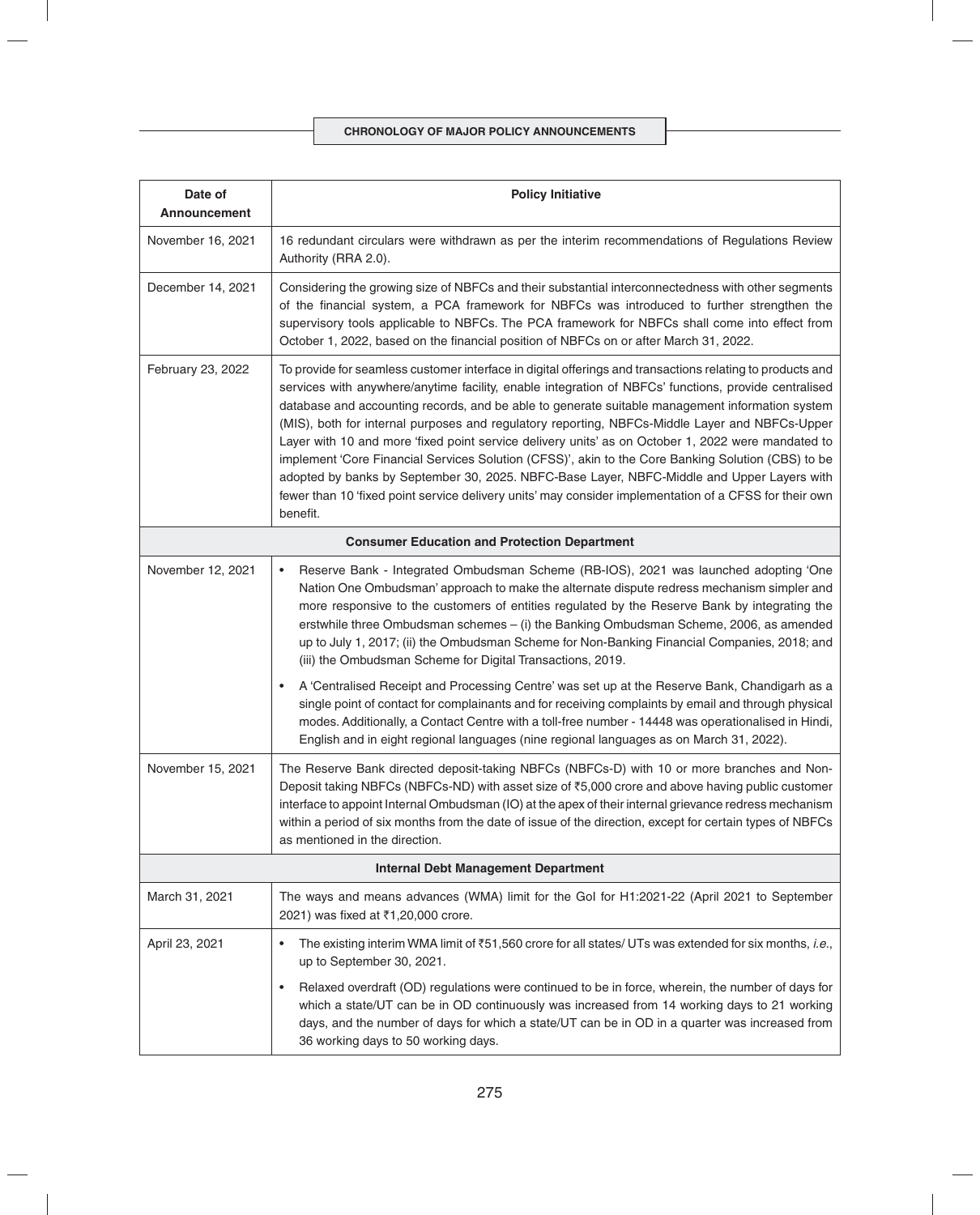| Date of<br><b>Announcement</b> | <b>Policy Initiative</b>                                                                                                                                                                                                                                                                                                                                                                            |
|--------------------------------|-----------------------------------------------------------------------------------------------------------------------------------------------------------------------------------------------------------------------------------------------------------------------------------------------------------------------------------------------------------------------------------------------------|
| July 12, 2021                  | As part of continuing efforts to increase the retail participation in G-Secs, the 'RBI Retail Direct'<br>scheme was announced on July 12, 2021 for improving ease of access by retail investors through<br>online access to the G-secs market - both primary and secondary - along with the facility to open their<br>gilt securities account with the Reserve Bank.                                |
| September 27, 2021             | The WMA limit for the Gol for H2:2021-22 (October 2021 to March 2022) was fixed at ₹50,000 crore.                                                                                                                                                                                                                                                                                                   |
| October 8, 2021                | The existing interim WMA limit of ₹51,560 crore for state governments/UTs were extended for<br>$\bullet$<br>another six months up to March 31, 2022.                                                                                                                                                                                                                                                |
|                                | Relaxed OD regulations for state governments/UTs were extended for six months, i.e., up to March<br>$\bullet$<br>31, 2022.                                                                                                                                                                                                                                                                          |
| November 12, 2021              | The RBI Retail Direct portal (https://rbiretaildirect.org.in) was launched by the Hon'ble Prime Minister<br>on November 12, 2021.                                                                                                                                                                                                                                                                   |
| January 4, 2022                | To support the RBI Retail Direct Scheme by providing liquidity in the secondary market, a "Retail<br>Direct Scheme - Market Making" was launched, in terms of which, the primary dealers (PDs) were<br>required to be present on the NDS-OM platform (odd-lot and request for quotes segments) throughout<br>market hours and respond to buy/sell requests from Retail Direct Gilt Account Holders. |
|                                | <b>Department of Currency Management</b>                                                                                                                                                                                                                                                                                                                                                            |
| August 10, 2021                | A scheme of penalty for non-replenishment of ATMs was introduced for banks/white label ATM operators<br>(WLAOs) to ensure that sufficient cash is made available to the public through ATMs.                                                                                                                                                                                                        |
| August 27, 2021                | Under the overarching objectives of better customer service to the public with regard to distribution of<br>coins, the quantum of incentive payable to banks for distribution of coins was increased.                                                                                                                                                                                               |
| March 28, 2022                 | The Ink Manufacturing Unit (Varnika) of Bharatiya Reserve Bank Note Mudran Private Limited<br>(BRBNMPL), set up at Mysuru, was dedicated to the nation by the Governor, RBI.                                                                                                                                                                                                                        |
|                                | <b>Department of Payment and Settlement Systems</b>                                                                                                                                                                                                                                                                                                                                                 |
| May 19, 2021                   | Guidelines were issued mandating Prepaid Payment Instruments (PPIs) interoperability, enhancing<br>the limit for full KYC PPIs to ₹2 lakh, and permitting cash withdrawals using full-KYC PPIs of non-bank<br>PPI issuers.                                                                                                                                                                          |
| June 4, 2021                   | It was announced that National Automated Clearing House (NACH) shall be made available on all<br>days of the week, effective August 1, 2021.                                                                                                                                                                                                                                                        |
| June 10, 2021                  | Guidelines were issued with the revised interchange fee and customer charges for ATM transactions.                                                                                                                                                                                                                                                                                                  |
| June 14, 2021                  | Mobile prepaid recharge was permitted as a biller category in Bharat Bill Payment System (BBPS).<br>$\bullet$                                                                                                                                                                                                                                                                                       |
|                                | Guidelines were issued regarding new investment from or through non-compliant Financial Action<br>$\bullet$<br>Task Force (FATF) jurisdictions in Payment System Operators (PSOs).                                                                                                                                                                                                                  |
| July 28, 2021                  | Access criteria was revised to permit authorised non-bank PSOs, viz., PPI issuers, card networks and<br>white label ATM operators to participate in Centralised Payment Systems (CPS) as direct members.                                                                                                                                                                                            |
| August 3, 2021                 | A framework for outsourcing of payment and settlement-related activities by PSOs was issued<br>prescribing minimum standards to manage risks in outsourcing of payment and / or settlement-related<br>activities.                                                                                                                                                                                   |